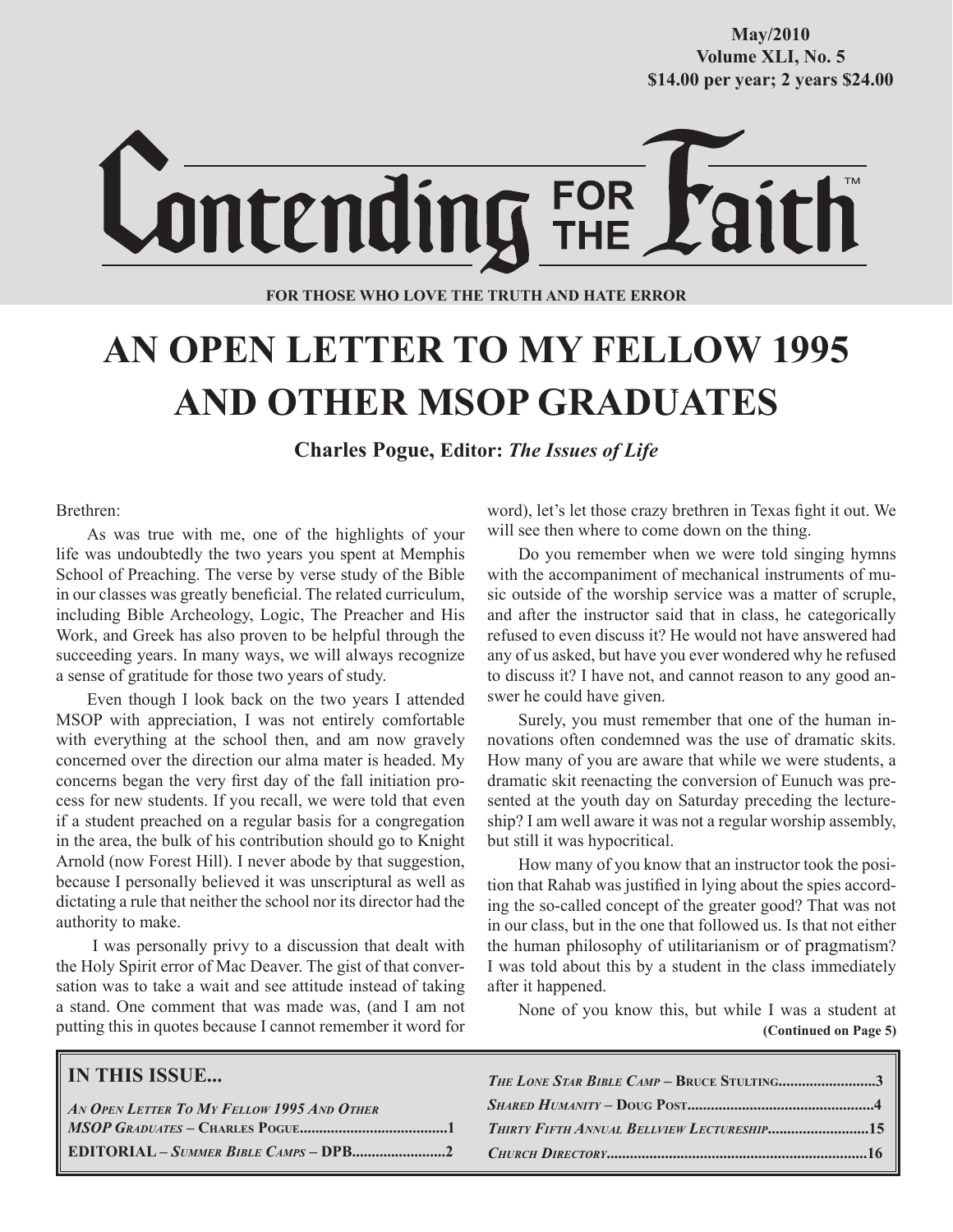

#### **David P. Brown, Editor and Publisher dpbcftf@gmail.com**

*COMMUNICATIONS received by CONTENDING FOR THE FAITH and/or its Editors are viewed as intended FOR PUBLICATION unless otherwise stated. Whereas we respect confidential information, so described, everything else sent to us we feel free to publish without further permission being necessary. Anything sent to us NOT for publication, please indicate this clearly when you write. Please address such letters directly to the Editor David P. Brown, P.O. Box 2357, Spring, Texas 77383. Telephone: (281) 350-5516.*

#### **SUBSCRIPTIONS RATES**

*Single Subscriptions: One Year, \$14.00; Two Years, \$24.00. Club Rate: Three One-Year Subscriptions, \$36; Five One-Year Subscriptions, \$58.00. Whole Congregation Rate: Any congregation entering each family of its entire membership with single copies being mailed directly to each home receives a \$3.00 discount off the Single Subscription Rate, i.e., such whole congregation subscriptions are payable in advance at the rate of \$11.00 per year per family address. Foreign Rate: One Year, \$30. NO REFUNDS FOR CANCEL-ATIONS OF SUBSCRIPTIONS.*

#### **ADVERTISING POLICY & RATES**

*CONTENDING FOR THE FAITH was begun and continues to exist to defend the gospel (Philippians 1:7,17) and refute error (Jude 3). Therefore, we are interested in advertising only those things that are in harmony with what the Bible authorizes (Colossians 3:17). We will not knowingly advertise anything to the contrary. Hence, we reserve the right to refuse any offer to advertise in this paper.*

*All setups and layouts of advertisements will be done by CONTENDING FOR THE FAITH. A one-time setup and layout fee for each advertisement will be charged if such setup or layout is needful. Setup and layout fees are in addition to the cost of the space purchased for advertisement. No major changes will be made without customer approval.*

*All advertisements must be in our hands no later than two (2) months preceding the publishing of the issue of the journal in which you desire your advertisement to appear. To avoid being charged for the following month, ads must be canceled by the first of the month. We appreciate your understanding of and cooperation with our advertising policy.*

*MAIL ALL SUBSCRIPTIONS, ADVERTISEMENTS AND LETTERS TO THE EDITOR-IN-CHIEF, P. O. Box 2357, Spring, Texas 77383-2357. COST OF SPACE FOR ADS: Back page, \$300.00; full page, \$300.00; half page, \$175.00; quarter page, \$90.00; less than quarter page, \$18.00 per column-inch. CLASSIFIED ADS: \$2.00 per line per month. CHURCH DIREC-TORY ADS: \$30.00 per line per year. SETUP AND LAYOUT FEES: Full page, \$50.00; half page, \$35.00; anything under a half page, \$20.00.*

*CONTENDING FOR THE FAITH is published monthly. P. O. Box 2357, Spring, Texas 77383-2357 Telephone: (281) 350-5516.*

> **Ira Y. Rice, Jr., Founder August 3, 1917-October 10, 2001**

# *Editorial...*

# **SUMMER BIBLE CAMPS**

Bible camps have scriptural authority to exist because they aid parents in discharging their God given obligation to rear their children **"in the nuture and admonition of the Lord"** (Eph. 6:4). As long as the Truth is taught by faithful church members at such gatherings they are helpful. They should not and will not be supported or patronized by faithful brethren if they fail to teach the Truth overall, or any component part thereof, or they teach false doctrine, or their activities are not scriptural, or the people directing and teaching in them are not living Christian lives. Engaged in such errors they cease to be **"good works"** as the Bible uses and defines those words (Col. 3:17; Eph. 2:10; Titus 3:18; Heb. 10:24; 1 Peter 2:12; John 12:48). *Unless they correct their errors they ought to cease their existence.*

Summer Bible camps are not obligatory, but optional—they constitute one way parents and others may discharge their God given duties to children. *As such Bible camps are to benefit children spiritually and morally.* 

## **A Word of Caution**

All of us are familiar with little league ball teams. Certainly when all other things are scripturally equal they can be wholesome activities. But how many times have certain parents tried to turn little league ball teams into something other than a way for children to have organized and supervised fun as they learn team work, etc.? Some parents, coaches and others forget that little league ball teams are for the good of the kids, not something for the adults to manipulate to their own self-gratification. Thus, at times parents, et al., strike out in the eyes of their young players because of their self-serving attempts to make the ball game their own.

Those who run summer Bible camps and such like have an obligation to God, the campers, their parents and all involved to promote biblical unity and fellowship, exemplifying Godliness rather than engaging in self serving ways. *We must remember that such endeavors are for the ultimate spiritual good of the campers.* In this day of much evil in the Lord's church cooperative optional efforts must promote scriptural unity and the fellowship of the same—always beginning with and governed by God's Truth. Personal desires, plans, aspirations and the like must not be allowed to disrupt such activities. Such should be put aside for the good of all involved. With these salient points in mind regarding summer Bible camps we are pleased to recommend *The Lone Star Bible Camp* introduced to our readers on page three.

**—David P. Brown, Editor**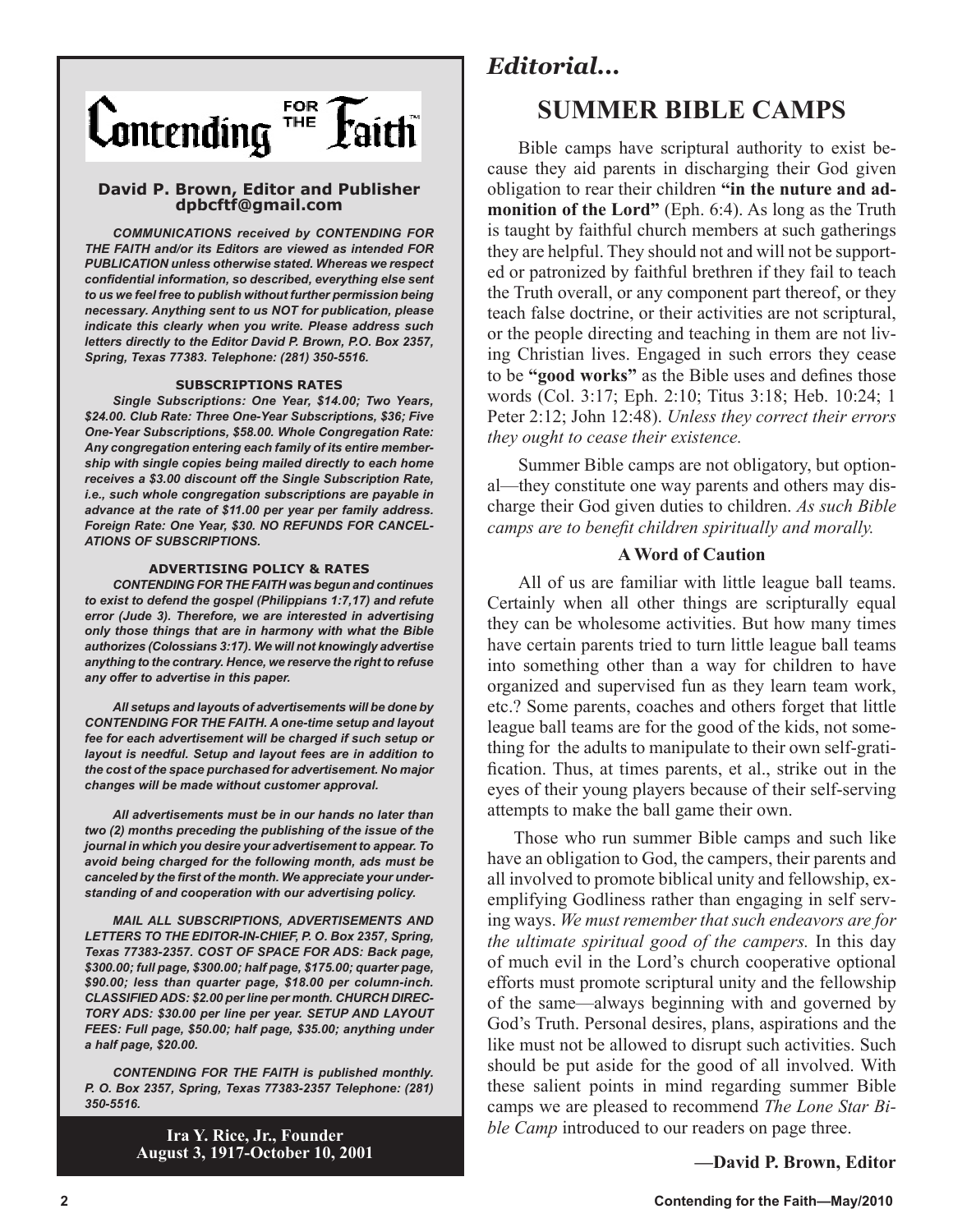# *The Lone Star Bible Camp*

*Helping to Spiritually Mold Our Children Now And For The Future*

# **Bruce Stulting**

**"Lo, children are an heritage of the LORD"** (Psa. 127:3). This being the case, the Lord has placed parents in a position of stewardship over His possession. **"Moreover it is required in stewards, that a man be found faithful"** (1 Cor. 4:2). Children are to be brought up **"in the nurture and admonition of the Lord"** (Eph. 6:4). Therefore, parents, who are faithful stewards, will provide for the physical and spiritual needs of their children. For whatever reason when parents fail to discharge their obligation to their children, this responsibility passes on to grandparents, other family members, and/or faithful members of the Lord's church (2 Tim. 1:5; James 1:27).

Parents must take advantage of every available Scriptural opportunity to develop and strengthen their children's faith. Besides the exemplary living of godly parents, such opportunities would include: (1) public worship on Sunday morning and evening; (2) Bible study classes provided by the church on Sunday and Wednesday; (3) special efforts such as vacation Bible school, lectureships and gospel meetings; and (4) home Bible studies. Each of the above events provides a unique opportunity for parents to make sure that their children are receiving the proper foundation that will help ensure years of faithful service (Prov. 22:6). There is another opportunity that parents often overlook – *summer Bible camp*.

I would like to recommend *The Lone Star Bible Camp* to the readers—sponsored by the Fish Hatchery Road, Huntsville, TX and Spring, TX Churches of Christ. The camp is located east of Columbus, TX just off of Interstate 10 on Hwy 102, traveling toward Eagle Lake. The camp is situated in the Lower Colorado River Valley – Gulf Coast Area. *The Lone Star Bible Camp* uses the facilities of the Gulf Coast Christian Camp. We emphasize Bible study, fellowship, edification and spiritual development. Bible classes and devotionals will be conducted everyday and the week will culminate in a group review of the material studied.

*The Lone Star Bible Camp* offers opportunities for Bible classes, physical recreation and guidance from a faithful and experienced camp staff. There is a dining hall and an up to date kitchen with Teresa Duggins supervising the kitchen. A covered pavilion housing a full court basketball and volleyball area is also available. Campers will enjoy the large (50'x30') swimming pool staffed with licensed professional life guards. In keeping with biblical modesty boys and girls swim separately. And, all involved in the camp have a dress code by which they must abide. There is also a camp nurse, Lori Mikeska, RN, on duty throughout the week. Furthermore, there is a beautiful outdoor amphitheater in a majestic live oak grove where each evening the campers and staff assemble for worship and a sermon. It is also available for other devotional services.

The **2010** camp session is **June 20-25**. Our study theme is: *Moral Living In An Immoral World*. All involved with *The Lone Star Bible Camp* invite and urge you to send your children, grandchildren or other children to join us for a week of Bible study, fellowship and fun. I have the privilege and responsibility of serving as the camp director and I extend my personal invitation to you to be a part of this Christian endeavor. For more information or to receive registration forms please contact me at: **bruces\_ 1@netzero.com** or at my address found at the end of this article. It is *The Lone Star Bible Camp* staff's desire and prayer to assist parents, grandparents and other child care providers in spiritually strengthening the youth of today who truly are the future of the Lord's church.

> **—925 Fish Hatchery Rd. Huntsville, TX 77320-7009**

၏၏၏၏၏၏၏၏၏၏၏

# **Worship, Bible Study and Enjoying One Another's Company Are Important Parts of Bible**



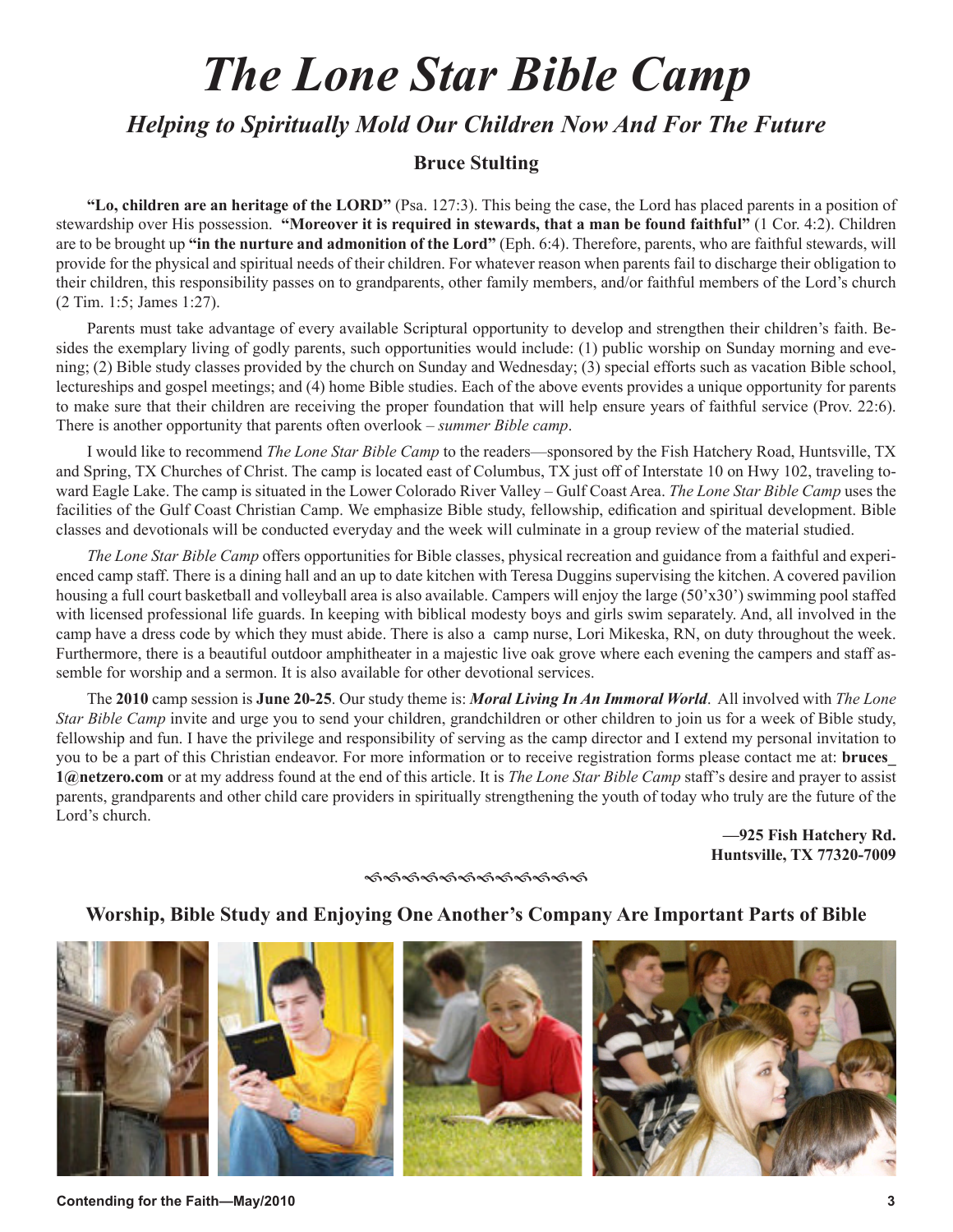# **Shared Humanity**

# *What is true of Jesus is true of us - Dispelling Direct Operation Dogma*

# **Doug Post**

Religious extremes have grappled with the nature of Christ for centuries, from the early heresies of the Gnostics to the more recent "Jesus Seminar," where one extreme denied His humanity and the other His Deity. Most Bible students, however, accept the God–Man concept of the Person of Christ. After all, Jesus was both Divine and human at the same time, a fact clearly established in Scripture. The "beloved" apostle provides a sufficient summary of the nature of Christ: **"And the Word became flesh and dwelt among us**" (John 1:14). Quite simply, God became human. This theological concept was earlier understood by both Jews (Isa. 7:14; Mat. 2:4-5) and Gentiles (Col. 1:16-17; Phi. 2:5ff). Jesus Christ possessed all the attributes of humanity while possessing all of the attributes of Deity. **Both human and Divine natures conjoined in one Person**.

Without being fully human, Jesus could not be one of us, yet without being fully God neither could the Christ save us. Therefore, the "Incarnation"—the coming together of both the human and divine natures—was not only a historical fact, but a necessary reality. Aside from His miraculous conception and Mary being **"found with Child of the Holy Spirit"** (Mat. 1:18), the physical development of Christ was completely human. Actually, one could say that His human development, from birth to adulthood, was completely normal. Luke writes, **"And Jesus increased in wisdom and stature, and in favour with God and man"** (Luke 2:52). This is the natural human progression—the normal progression for both non-Christians and for Christians, or at least ought to be (cf. Eph. 6:1-4).

Various passages of Scripture clearly identify Jesus as being a man. In addressing the Jews, the apostle Peter declared Jesus as a **"man approved of God among you by miracles and wonders and signs"** (Acts 2:22). Moreover, the apostle Paul writes, **"For there is one God and one mediator between God and men, the man Christ Jesus"** (1 Tim. 2:5). These two verses depict two facts about our Lord. First, Christ is identified as a man while He was on earth. Second, His human nature continues to be identified as such even while sitting at the right hand of the Father in heaven. We know this because the apostle Paul was writing many years after Christ's ascension, and, yet, by inspiration refers to Him as **"the man Christ Jesus."** While detailing the superiority of Christ and His Word (the New Covenant), the writer of Hebrews also highlights His human nature. In chapter two of the book of Hebrews we read the following:

**For it became him, for whom are all things, and by whom** 

**are all things, in bringing many sons unto glory, to make the captain of their salvation perfect through sufferings. For both he that sanctifieth and they who are sanctified are all of one: for which cause he is not ashamed to call them brethren, Saying, I will declare thy name unto my brethren, in the midst of the church will I sing praise unto thee. And again, I will put my trust in him. And again, Behold I and the children which God hath given me. Forasmuch then as the children are partakers of flesh and blood, he also himself likewise took part of the same; that through death he might destroy him that had the power of death, that is, the devil; And deliver them who through fear of death were all their lifetime subject to bondage. For verily he took not on him the nature of angels; but he took on him the seed of Abraham. Wherefore in all things it behoved him to be made like unto his brethren, that he might be a merciful and faithful high priest in things pertaining to God, to make reconciliation for the sins of the people. For in that he himself hath suffered being tempted, he is able to succour them that are tempted** (Heb. 2:10-18).

There are at least six reasons established for the Christ becoming fully human and sharing with our humanity:

1. He had to suffer as a human before *bringing many sons to glory* (v.10).

2. He had to become one with us in order to call us *brethren* (v.11).

3. He had to fully share in *flesh and blood* to destroy the devil and death (v.14).

4. He had to partake of our human nature, choosing to help mankind (i.e. Abraham's seed), and like us, was made a little lower than the angels (v.16; cf.2:6-7).

5. He had to become human in order to reconcile man to God and to continue being fully God in forgiving our sin and making atonement for us (v.17).

6. He had to share in our humanity in order to be tempted and suffer just as we do, yet without sin (v.18).

# **Two Significant Propositions**

Like today, the first century church had to deal with its share of false teaching, especially with the heretical movement known as Gnosticism. One of the pillars of Gnosticism was in the denial of the humanity of Jesus Christ. These false teachers were teaching that Christ could not have shared in humanity because it was impossible for Deity to take on *flesh and blood*. In combating the early stages of Gnosticism in the church, the beloved apostle of the Lord declared:

 **(Continued on Page 8)**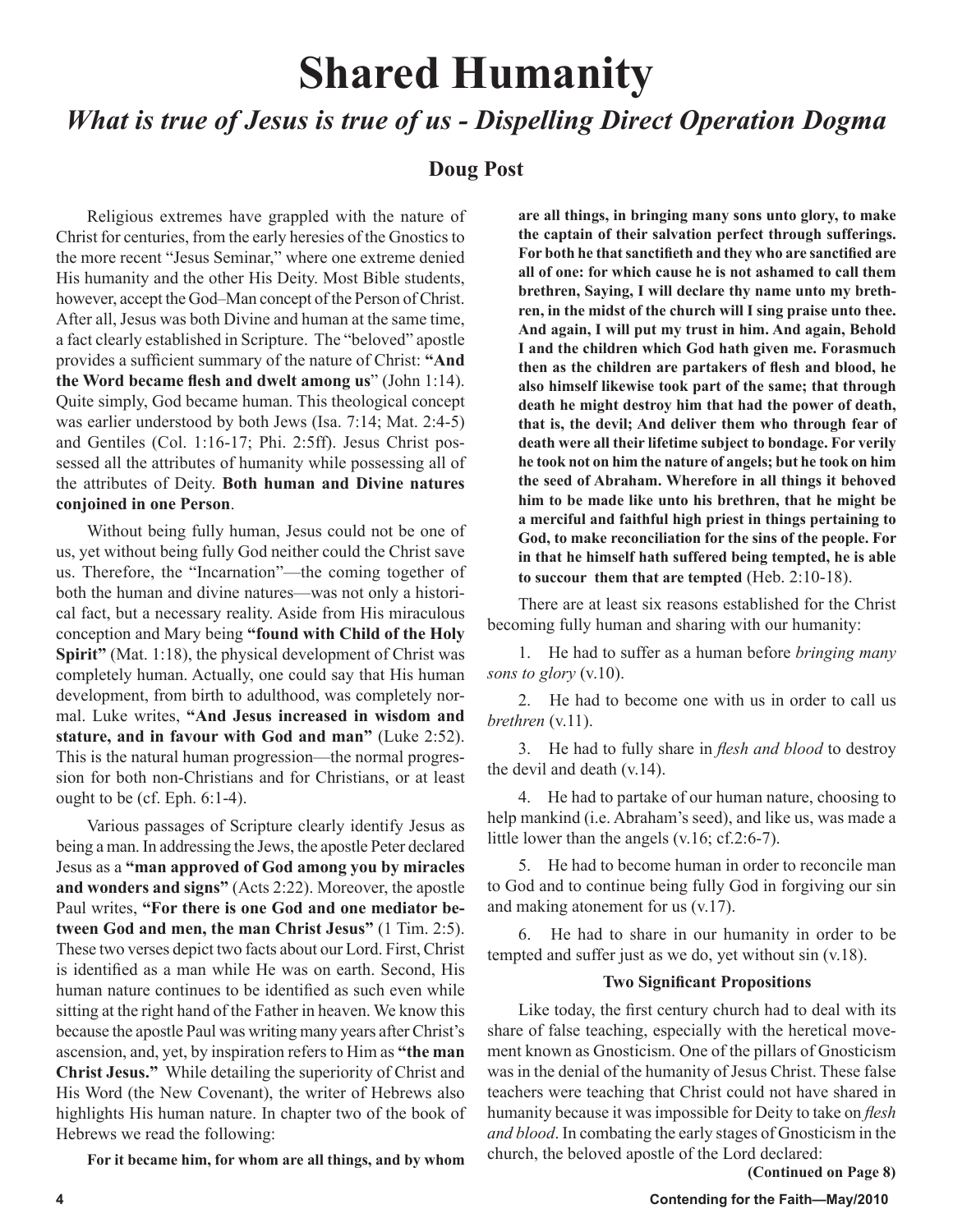#### **(Continued From Page 1)**

MSOP a sister in Christ, who taught me in Bible class when I was four or five years old, had gotten herself caught up in the error of the Richland Hills Church of Christ. I went to an instructor and had him listen to an awful tape of a "sermon" preached by Rick Atchley that was a defense of instrumental music. The aforementioned sister had given the tape to my parents, and they passed it on to me. I hoped the instructor would be some help in dealing with the situation. What did he do? He wrote a letter to Rick Atchley, read it to me, but then never even mailed it. I was left alone to write the sister a ten page letter (which I would have done anyway). From that day forward she would turn her back on me, and refused to even speak to me from then until the day she died. Perhaps the help of the instructor would not have changed anything, but couldn't he at least have tried?

Brethren, how many times were we made to feel that we had an obligation to raise money for the school once we graduated? You know as well as I do we were told we had a debt to Knight Arnold and MSOP that we could never repay. Since our graduation, the school has been more and more about money. Money was important enough to compromise the lectureship roster in order to secure the N.B. Hardeman library. What the enormous amounts of money MSOP has spent on the present facilities, and must spend on upkeep and maintenance I am not even willing to guess. MSOP, through its extravagance, is redirecting enormous funds from hundreds of congregations that ought to be spent funding efforts to spread the gospel. Instead, Forest Hill and MSOP are intent on building expensive facilities in which to turn out robotic preachers, who have been virtually brainwashed to toe the institutional line and back and promote the school no matter how far it moves, especially in fellowship, to the liberal left. How many of you knew that as far back as 1987, MSOP was willing to accept funds from a congregation that had hired a preacher who had been withdrawn from for his rebellion against his elders. While MSOP claimed to honor the withdrawal, they nevertheless accepted the funds from the congregation. A portion of those funds went to a student the entire time he was in school. As an older and wiser man, the student now regrets that he accepted that support. Don't let B.J. Clarke know that he now understands his mistake; he would be chided for not coming to his present knowledge 23 years ago!

Brethren, you know as well as I do that MSOP does now, and always has, been as intent on producing graduates who see their task as promoting the school as much as the Gospel of Christ. Consider this statement from the July 1, 2008 Forest Hill News:

*When these men (over 1,000 of them now) complete their studies, they go out and spread the word concerning the Memphis School of Preaching. As they faithfully discharge their duties as evangelists, they represent the Lord Jesus and the school very well.*

Before I entered the MSOP, I attended one session at another school of preaching. I started over at Memphis, because the director in the other school had decided to leave, and the future of the school was in doubt. Brethren, not even once in the other school were we ever told that we owed them and the host congregation a debt. Why? Because they at least realized that if they were conducting a school of preaching, it is because the debt was theirs. They understood they owed the cause of Christ the work of training preachers. It was never suggested that once we graduated that we had any responsibility to raise money for the school. Why the difference at Memphis? Because brethren, as much as I hate to say it, Memphis is, and for too long time has been, too much about money. I was informed that a past director of Memphis insisted on having a \$1,500.00 office chair purchased for him. Not only was that at a time when the school could hardly afford such an extravagance, no one needs a chair costing that much!

In recent months, your fellow graduate has adopted a saying I wish I had realized and applied a long time ago: *Foot dragging is the gait of the lame.* I should have begun speaking up a long time ago, and am writing this letter to you now in an attempt to redeem the time I lost. As you all must know, there is now a controversy surrounding MSOP'S continued support of Dave Miller who preached a sermon advocating, and was involved in, the unauthorized practice of reevaluation/reaffirmation of elders, at the Brown Trail Congregation in Bedford, Texas. Contrary to some things that have been said, he was involved by preaching a sermon and active participation in that unscriptural practice undermining the authority of the eldership. Also, contrary to what has been said by some of the same ones who deny he was involved, he has never repented of that involvement. It strikes us as odd that individuals would claim a man has repented of something they allege he never did. Brother Miller also contrived what has been called an intent doctrine in the matter of marriage, and attempted to justify the act as a scheme by which a foreign student was brought into this country to attend Brown Trail School of Preaching. Some students at Brown Trail objected, and one was even thrown out of school for making criticisms in related matters. That act, if not an outright violation of federal law, was at the very least blatantly deceptive. Those who continue to support brother Miller, including GBN, MSOP, and of course, Apologetics Press, who made him director, despite the warnings of many brethren to the contrary, are guilty of fellowshipping his error, and thereby under the condemnation of 2 John 9-11.

How many of you brethren know that virtually all, if not all, of the instructors at MSOP spoke out against the elder r/r procedure. Some of them were among the 60 brethren who signed the letter of support of Apologetics Press after the sad situation with Bert Thompson. At the time they did not know that Dave Miller would be appointed as the new director. If they had, some of them, maybe all of them, would not have signed the letter. But, instead of admitting to a mistake, they changed their tune, and began to support brother Miller. Why? Brethren, if the matter of money does not play some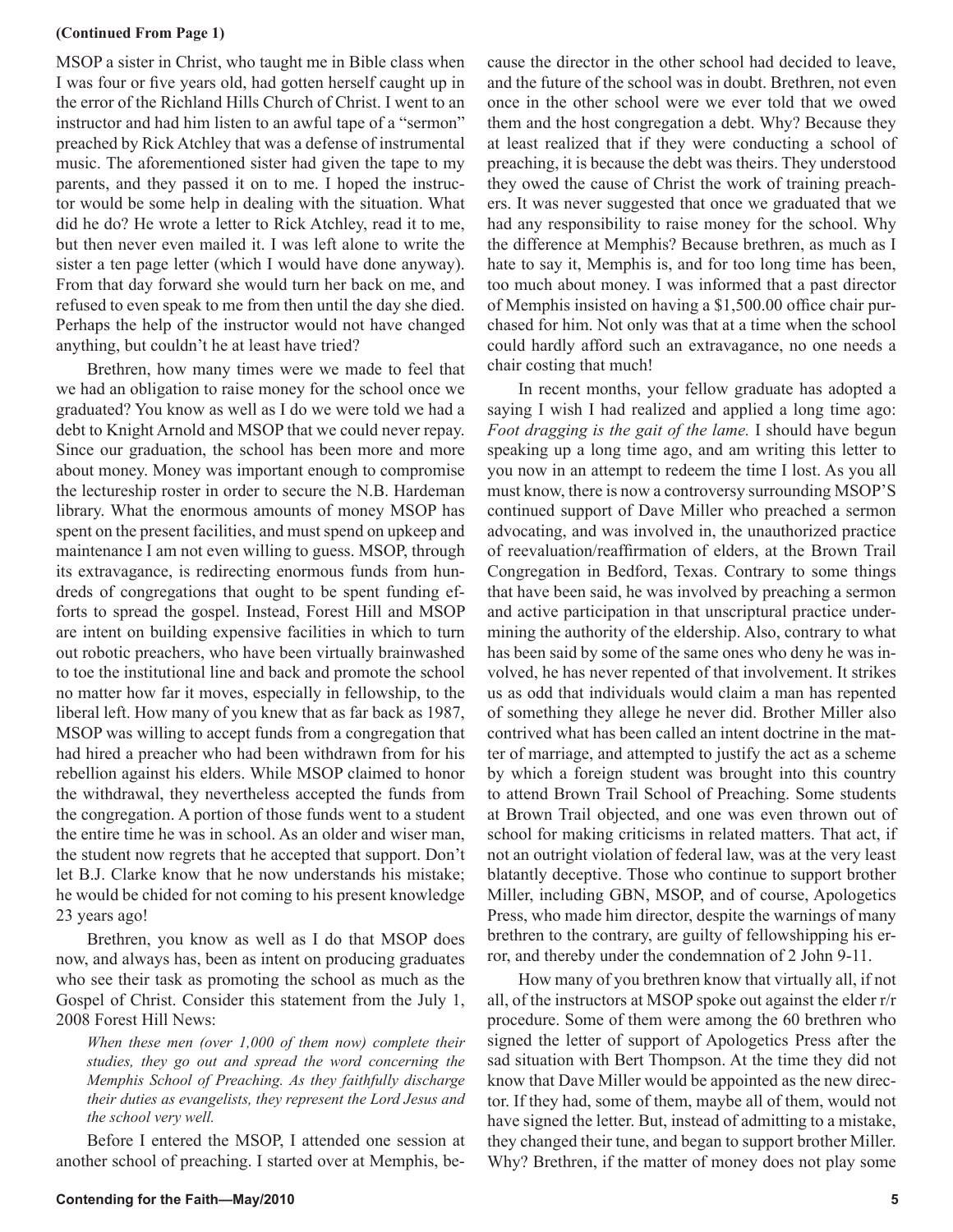role in that, the skies are not blue, the grass is not green, and the wind does not blow in March!

Many brethren over the past five years since the unwarranted forcing out of Dub McClish and David B. Watson as editor and co-editor of the original *Gospel Journal* respectively, have up until the present time focused almost exclusively on the matter of fellowshipping the false teacher, Dave Miller. Now, though, they are beginning to realize that that issue only touches the hem of the garment respecting what is transpiring at Forest Hill Irene and MSOP.

The Forest Hill congregation and the school are seriously changing their position on the crucial matter of fellowship. The lectureship this very year featured speakers who have also appeared on programs of some of the most apostate schools, including Sunset Bible Institute in Lubbock, Texas. Some speakers are affiliated with schools and congregations who practice things which in and of themselves, would have excluded them from appearing on the lectureship when you and I were students. For instance, on January 10, 2010, Phil Sanders now the speaker on *In Search of the Lord's Way,* spoke on the Sunset Bible Institute Workshop. Faithful brethren withdrew from Sunset years ago. At the close of his remarks, brother Sanders very plainly extended the hand of fellowship to those at Sunset.

 Have you brethren read what Phil Sanders said in a February, 2006, *Christian Chronicle*, interview? Here is his response to the question of how he perceives members of the Independent Christian Church denomination: "I can only speak for myself here. I believe baptized believers in the Independent Christian Church are my brethren, since everyone who is scripturally born of water and the Spirit is a child of God. I love my brethren, but I grieve that they have clung to an unscriptural [instrumental music] practice. I wish we could find biblical and hermeneutical unity once again." The same Phil Sanders spoke on the MSOP lectures on March 31, 2010.

Herb Alsup, who spoke on the MSOP lectures this year, also spoke on the lectures at Tennessee Bible college in 2007. TBC is a supporter of the direct operation of the Spirit error of Mac Deaver. Who spoke on the same TBC program with brother Alsup, in fact, immediately after him? None other than Mac Deaver himself!

In 2009, brother Bobby Liddell spoke on the Bear Valley Bible Institute of Denver Lectureship. Among the other speakers was Robert Oglesby, of Richardson, Texas. Oglesby is involved with a Sunset Bible Institute Satellite school. Another speaker on that program was Rick Walker of Golden, Colorado. Brother Walker preaches for a congregation that utilizes the divided assembly; Children's Bible Story Time, they call it. It is unclear if this is done on both Sunday morning and evening, or one or the other of the two worship periods. The congregation also is involved in the small group Bible study practice. Brethren, you know as well as I do that these things would never have been condoned, practiced, or tolerated when we were students at MSOP. You also know that a few years ago, brother Liddell would not have appeared on a lectureship with those men.

If all of the above information were not disappointing enough, there is still more. On February 10, 2009, in the Forest Hill bulletin, brother Barry Grider included three disturbing articles. The first one was entitled, "I got used to it." In that article, brother Grider defended the song, "Sweet Sweet Spirit." He denied the song makes any reference to a direct operation of the Holy Spirit, but anyone who can read, and understand what he reads, immediately recognizes that it does. The second article was by brother Tyler Young, and entitled, "Binding Where God Has Not." Brother Grider informs us that the material in the article was prepared for the 2008 Lubbock, Texas Lectureship. What brother Grider neglects to mention, though, is that the material was so far to the left that brother Tommy Hicks, the preacher for the Southside congregation in Lubbock which hosted the lectureship, refused to include the material in the lectureship book. When brother Young delivered the material orally anyway, the Southside elders would not allow the lecture to be included on the DVD with the other lectures. The material suggested that it may be legalism to bind that it would be wrong to change (even dismiss, one would have to conclude) the Sunday evening worship to accommodate brethren who do not want to miss any part of the Super Bowl. It questions whether it is wrong to forsake a worship assembly to participate in a sporting event, defended dismissing the Sunday evening service in lieu of small group gatherings instead, and expressed disdain for regulating which versions of the Bible can be used in preaching and teaching. Again, brethren, this does not sound like the Knight Arnold congregation, or the Memphis School of Preaching you and I attended. The third article was a rendition of an old poem, "I Drew My Circle Again." The poem sarcastically criticizes the limiting of fellowship only to those who are right on all points of doctrine and practice. This is the same kind of heretical thought expressed in the book, *Facing Our Failure: The Fellowship Dilemma In Conservative Churches of Christ*, by Todd Deaver. Whether it was viewed as a go ahead from the lofty Forest Hill Irene church we know not, but since Grider published the poem it has been showing up in quite a few church bulletins. According to Grider, the Forest Hill elders and his fellow faculty at MSOP have been in complete working harmony up until the present time. If this is true brethren, the MSOP brethren agree with the February 10, 2009, bulletin material; if that is true, your alma mater and mine has changed, and not for the better.

Although strange, uncertain, and completely heretical sounds have been raised in many places, a few years ago, many would have been surprised that now those places include Forest Hill and MSOP. Please read the following excerpt from page 2 of the February 14, 2006 Forest Hill bulletin, and then answer this question: Is this an indication of things still to come?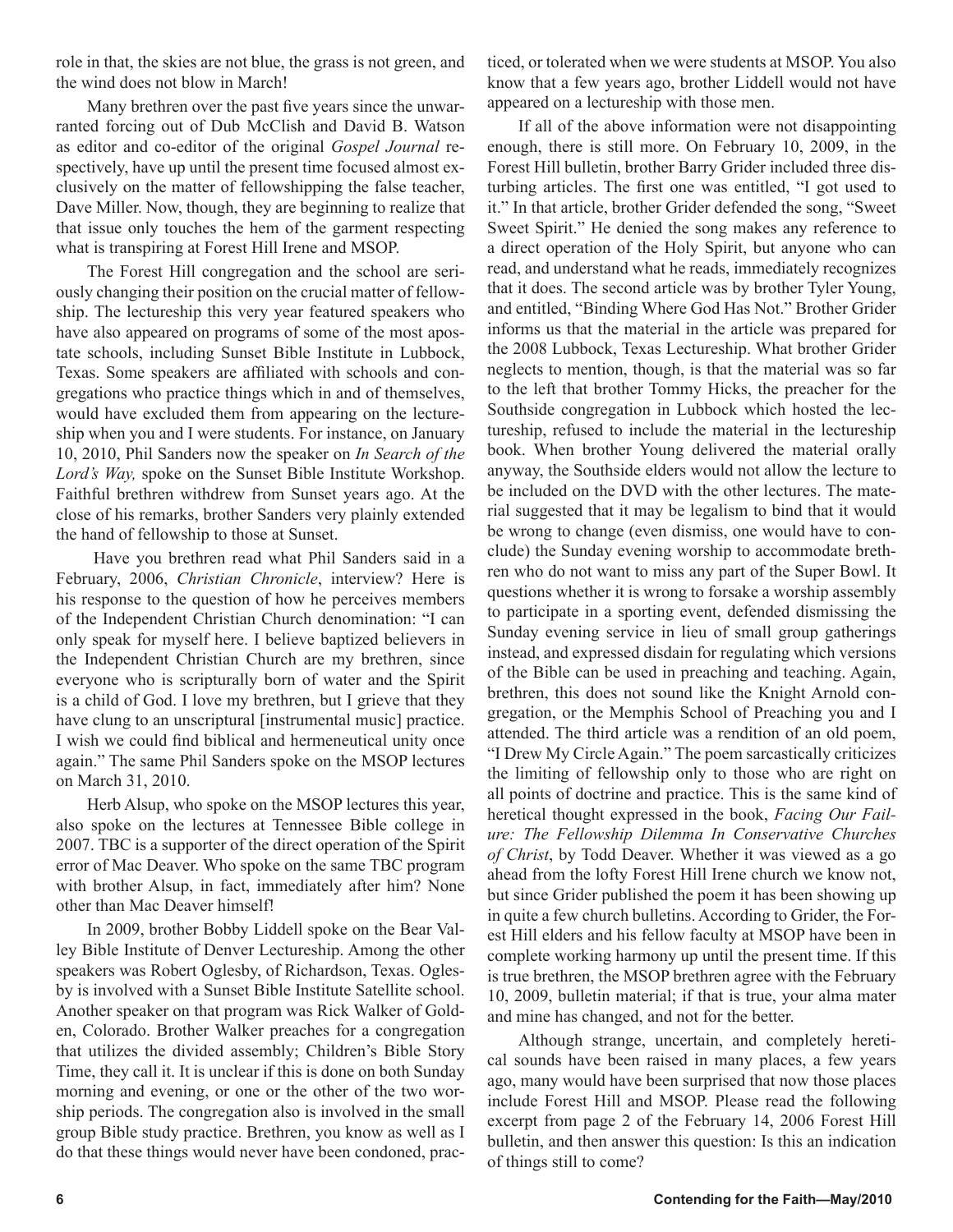#### **70th Annual Freed-Hardeman Lectures**

This past week several thousand Christians gathered in Henderson, Tennessee for the 70th Annual Freed-Hardeman Lectures. As they have done for many years, our students in the Memphis School of Preaching, attended the lectures on Tuesday, as did I. Throughout the day I heard some wonderful preaching from the Book of Hebrews by outstanding evangelists such as James Watkins, James Meadows, Dan Winkler, and Winford Claiborne. It was good to see many friends and acquaintances, along with a number of graduates of the school of preaching who are now doing local work in various locations. The highlight of the day, perhaps of the week, was the William Woodson Appreciation dinner. Brother Woodson is a man who is highly regarded for his soundness and scholarship. I have benefited greatly from his lectures and writings. Brother Billy Smith served as master of ceremonies for the dinner. Those who spoke commending the life and work of brother Woodson were Tom Holland, Alan Highers, Dan Winkler, and Hardeman Nichols. **It was my pleasure to be asked to sit close to the front at a reserved table, along with Jim and Sherry Brown, Everett and Doris Day, and Buster and Matilene McGuire. I owe this honor to our dear sister McGuire. Sister McGuire is a multi-talented lady. She is a superb organist and provided the entertainment for the event. After an enjoyable, yet exhausting day, I could not help but realize that our own lectureship is not far away (March 26-30). We look forward with great anticipation to a marvelous week together with friends and loved ones far and near.** [emphasis Mine–C.P.].

## **Barry**

I know this was not a worship service, but it was a religious activity, and the implication that entertainment on this occasion was an organist is very troubling. I believe it adds more fuel to a liberal fire that is already beginning to flame at Forest Hill Irene and MSOP. I would ask my former classmates and all graduates of MSOP, to consider these things very carefully. Be honest with yourselves. Ask yourselves this question, and answer yourself truthfully. Is this the MSOP I attended? I think not!

In the December 10, 2009, Forest Hill bulletin, a scathing notice of withdrawal of fellowship was announced against brethren David Brown and Dub McClish. All these two faithful Gospel preachers have been guilty of is calling upon Forest Hill, MSOP, and many others, to repent of their support of a false teacher who is not even willing to admit that he did something wrong in the eyes of God, much less repent of it. I am totally confident that in the years of 1993-1995 all of those who are involved in the Memphis work would have been shoulder to shoulder with these two brethren in calling for brother Miller to repent of his preaching in favor of elder r/r and his participation in the process. The only thing different that I can see now is that if they speak out, and brother Miller does not repent, and Apologetics Press retains him, and GBN continues in fellowship with AP, Memphis would stand to lose the support, including financial support, of many brethren. Put it all together with the pressure while attending as students and as graduates to

raise money for the school, and brethren, I fear that MSOP has lost its way and for nothing more than the pursuit of the huge amounts of money they need. No wonder the apostle Paul warned Timothy that the love of money is the root of all kinds of evil (1 Tim. 6:10). But it isn't just the love of money that springs forth in evil. Putting one's self or an entity in the position of needing more money than is responsible does the same thing. This, in my view, is what has happened to Memphis School of Preaching. And unless and until repentance is forthcoming from them, they do not have the fellowship or support of this graduate.

In the early 1990's, I received a form letter from the now totally apostate, Rubel Shelly. In that letter, Shelly claimed that he had not changed in doctrine, only in attitude. Everyone knows now that his claim was a pure fabrication. I am not sure if the Forest Hill elders, Barry Grider, and the MSOP, would even admit to undergoing a change in attitude, but the truth is, they have not only changed in attitude, they have changed in actions, too. The words and deeds of Forest Hill Irene, and the presence of false teachers on the MSOP lectureship (and 2010 is not the first time it has happened), conclusively proves this to be the case. Some of you may blindly follow the lead of the school, others may be deceived, and still others may understand and agree with the fellowship compromises. If you are in either of the first two categories, I plead with you to do some open-eye and mind investigation. If you are in the third class of individuals, you, along with the brethren at the school need to repent. Apostasy begins in different ways, including compromise in fellowship. Compromise in fellowship cannot help but lead one to the conclusion that one really cannot determine what issues are matters of fellowship and which are not. Ultimately, the only conclusion to which it can lead an individual is that the New Testament does not constitute a pattern at all. Perhaps they would deny it, and maybe you would, too, but, my brethren, that is the direction Memphis School of Preaching has been heading for a considerable number of years. I implore you to join with your fellow classmate and graduate, and plead with the school to face how they have changed and turn them back from it, before it is too late to salvage.

Yours in Christ,

/s/Charles Pogue

**—12868 Bryant Lane, Rogers, AR, 72756**

#### **GIGGGGGGGGGGG**

*Even if worry could get you anywhere, you would then be worried about how to get back.*

*Don't kick a man when he is down: you might be awfuly surprised at his size when he gets up!*

#### **Contending for the Faith—May/2010 7**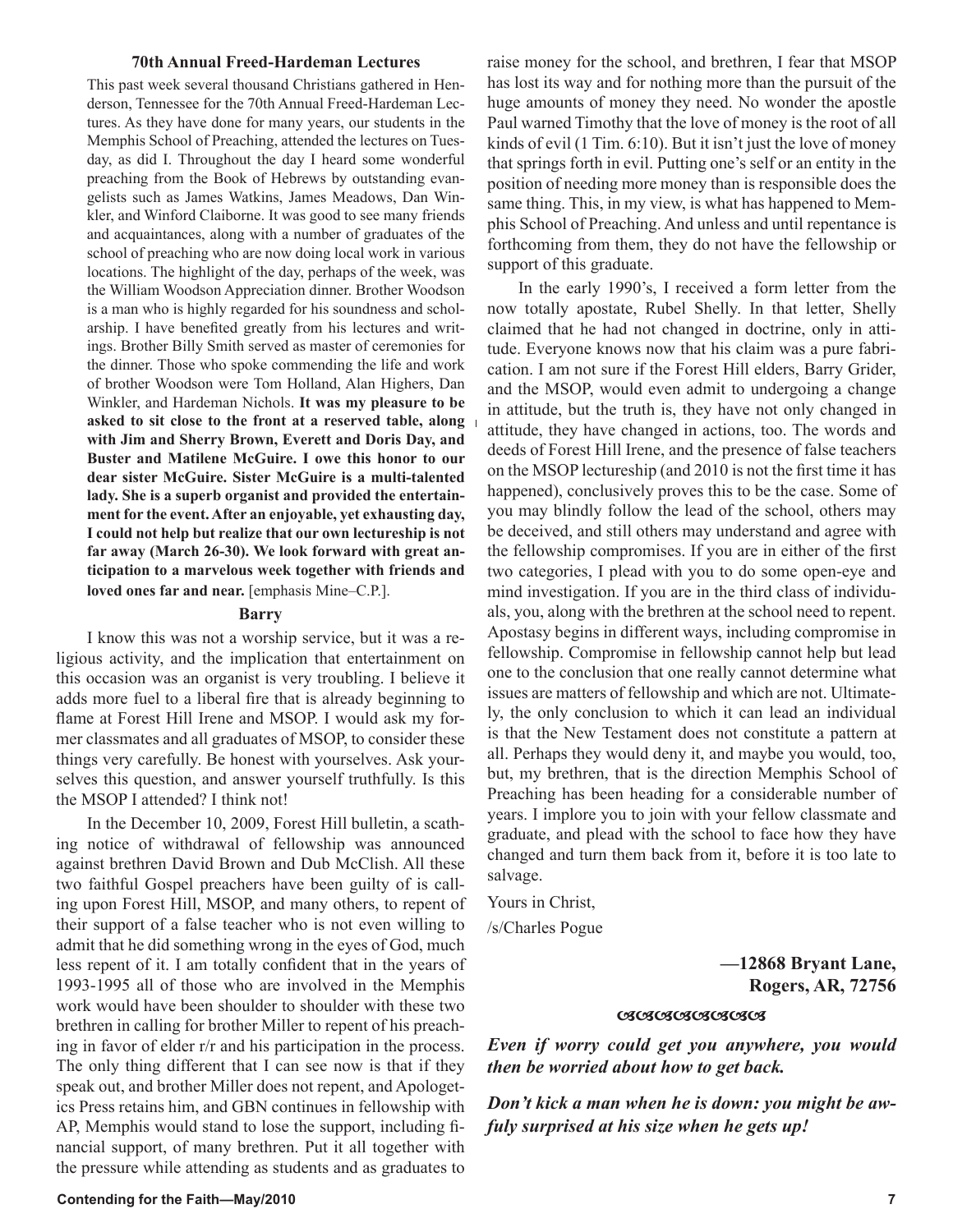#### **(Continued From Page 4)**

**In the beginning was the Word, and the Word was with God, and the Word was God" … "And the Word was made flesh, and dwelt among us, (and we beheld his glory, the glory as of the only begotten of the Father,) full of grace and truth** (John 1:1,14).

John reinforces the Truth of Jesus being fully human, sharing humanity with us. This doctrine remains a foundational tenet of Christianity. *If one does not believe that Deity became flesh in order to save mankind, then that individual does not belong to God.* John indelibly impresses this fact upon our minds when he writes:

**And every spirit that confesseth not that Jesus Christ is come in the flesh is not of God: and this is that spirit of antichrist, whereof ye have heard that it should come; and even now already is it in the world** (1 John 4:3).

While the humanity of Jesus Christ is truly a complex topic, there is a basic characteristic uniquely common to all humans (including Jesus) and that is our moral accountability to God. Since Jesus was, indeed, human, then this was no less true for Him. The Bible tells us that He came to do the will of the Father (Heb. 10:7) and the will of the Father was for Him to be the perfect sacrifice for mankind, (i.e, as a human He had to remain sinless in order to be the sacrificial "unspotted lamb)." The only way for Jesus to remain sinless was to obey the Father (Heb.5:8-9), personally obeying **"from the heart"** (Rom. 6:17) whatever the Father asked of Him. But was the Savior's will actually determined directly by his own "humanness" or was His personal will taken over by His nature as Deity as some allege? This concept becomes significant when contemplating the humanity of Christ, because *whatever was true of Jesus as a human must also be true of us*. Since Jesus was completely human and was accountable as a human being (Heb.4:15), two significant propositions naturally follow:

1. Human beings do not require direct supernatural help in order to accomplish the following:

- To be strengthened in order keep from sinning.
- To produce "the fruit of the Spirit".

• To receive illumination to understand and interpret Scripture. [We are not talking about divine inspiration here, whereby some were chosen to receive direct operations of the Spirit in order to speak and write God's Truth as they were controlled as to the message by said Spirit].

2. Being human does not automatically mean imperfection in that we have to sin.

## **First Proposition**

James informs us that **"God cannot be tempted with evil"** (Jam. 1:13). Thus, when Jesus was on earth as a human being (as a man), the victories which He won over temptation could not have been won by resorting to His omnipotent power as the Son of God, or from receiving an equivalent **direct** help from Deity. Rather, He won His victories over temptation in exactly the same way you and I must win our victories; by a personally determined will to apply the Word of God to our hearts as a result of the faith we have gained from both General Revelation and especially the Scriptures in knowing that **"after ye have done the will of God, ye might receive the promise"** (Heb. 10:36). If Jesus had to resort to using the powers of Deity, then it cannot be said He overcame temptation as a human being. If Jesus, as a man, had to receive direct supernatural help from heaven, or if He resorted to using His own powers of Deity, then it cannot be said that He accomplished His sinlessness as a human being. Moreover, Jesus must have produced the fruit of the Spirit from the same human vantage point, by His own human will, otherwise it cannot be said He produced such fruit as one of us. If Jesus was forced into resisting all temptation by virtue of His Deity (rather than in spite of His humanity), then the power of His sinless life as a human being is robbed of its power and meaning, and the significance of His "Humility" is irrevocably diminished (Phi. 2:5ff). Though He did not **"empty"** Himself of Deity (i.e., the divine metaphysical and/or moral attributes) in becoming human, He did give up the independent exercise of such outward glory). He did His efficacy as our sin-bearer and propitiation, and this **must** absolutely rest in the fact that He did not sin as a human being, and did so without direct supernatural help (2 Cor. 5:21; 1 Pet. 2:22; 1 John 3:5). If Jesus had to overcome all temptation by direct supernatural means, then the descriptions of His humanity and his sinless life are not only tarnished, but eradicated. Although Jesus was Deity in the flesh, it was His human nature that was tempted, and it was His human nature, which was forced to resist those temptations without the aid of direct Divine help. In this fact lies the extraordinary beauty of His sinless life and His expiatory sacrifice for our sins. Additionally, if the humanity of Jesus forced Him to receive Divine Illumination (i.e. a direct operation of Deity upon His mind) as a requirement in order to understand Scripture (aside from the normal processes of human learning involving educational growth and study (cf. Luke 2:52), then He did not come to know Scripture as a human being, truly as one of us. We should ask ourselves: *Did not our Lord know some Scripture and produce at least some fruit of the Spirit even BEFORE He received the Holy Spirit without measure of po*wer (John 3:34; Mat. 3:16)?

Similarly, if (as some erroneously claim) we as human beings today must and do have direct, enabling help from the Holy Spirit (Deity), being directly infused with power in order to produce the fruit of the Spirit (Gal. 5:22) (i.e. required human ethical characteristics or traits); or to be immediately strengthened in order to overcome temptation and sin (Eph. 3:16); or to receive direct supernatural wisdom or illumination in order to comprehend or interpret the Bible (1 Cor. 2:10-13), then why are we not now in possession of almost sinless perfection? How can it be argued, as some do,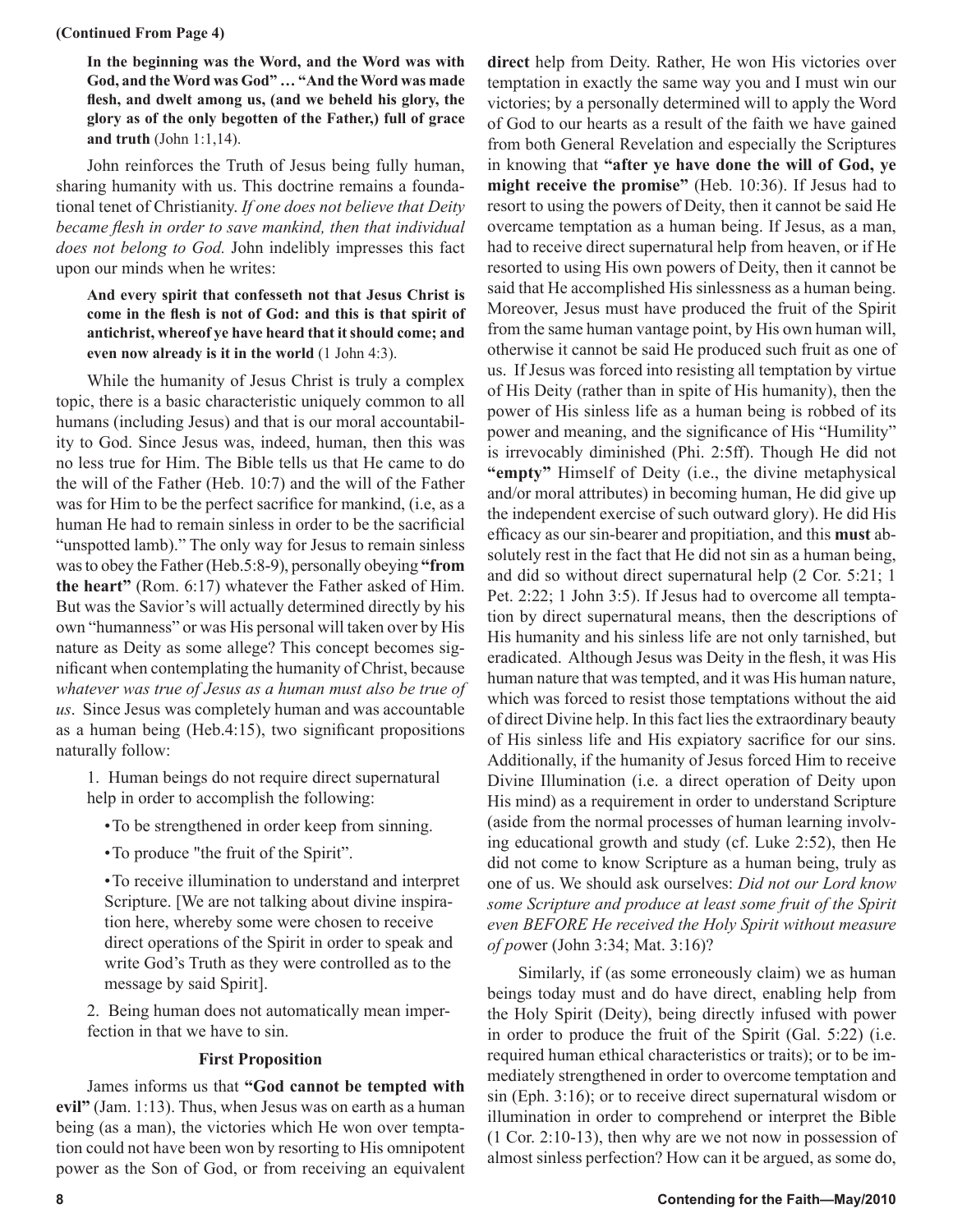that we "sin all the time"? Though divine inspiration gave a person the ability to combine spiritual things with spiritual words (1 Cor. 2:13), even this did not give one such alleged direct enablement in order to refrain from sin and produce the fruit of the Spirit (Gal. 2:11-14), so why would anyone claim such for "divine illumination"?! Having this alleged direct power from Deity, how is it even possible for a Christian to legitimately be blamed for sin? If humans, Christians in particular, must be enabled by Deity, needing a direct operation of the Holy Spirit for all our spiritual victories in this earthly life, then the blame for our sin and failure cannot be placed strictly upon us, but upon Deity, and such is the consequence and theological failure of the doctrine of the modern day direct operation of the Holy Spirit. The "direct operation" doctrine assumes that the role of the Holy Spirit is for the express purpose of enabling the Christian with power and ability above and beyond mere humanity; and without this necessary direct infusion of "supernatural steroids," Christians could never remain sanctified and make it to heaven. This dogma seems to assume an inherent design defect with humanity as well, almost mirroring Augustinianism and its error of "original sin." Of course, prior to sinning, Adam and Eve lived sinless lives, and being formed directly by the "hands" of God, they were "born" in *total hereditary righteousness* (as opposed to *total hereditary depravity* and the impossibility of them being able to do any good on their own), how could they possibly sin and commit any evil at all? *Quite simply as human beings, they chose to sin.* They did not have to make that choice and they certainly did not have to sin.

Suggesting that Jesus' own moral existence as a human required direct supernatural help, or that He was forced to use His Divine nature in order to accomplish His will in all of the previously mentioned areas found in the human realm, is tantamount to admitting Gnosticism. The idea completely rejects the humanity of Jesus. However, Jesus was indeed human and did not require direct supernatural help in all of these areas. Just like Jesus, who is our example, we also are not in need of supernatural help to accomplish His will and be pleasing to God. If the human nature of Christ (i.e. His humanity) needed direct help of the Holy Spirit to enable Him to be holy, then Jesus had an insufficient innate capacity for holiness in Him, which is an absolutely erroneous view, because it simply eradicates His true humanity. *Further, if the Spirit does the work, then why is Jesus the One credited with it?* The same principle would be true of the Christian. If the Spirit is the One who makes up the difference for the Christian, having to do what the Christian is personally commanded to do, then WHO is really doing it? It certainly could not be called obedience from the individual human heart (Rom. 6:17), but rather a direct supernatural, "programmed" response.

# **Second Proposition**

The example of the humanity of Jesus also demonstrates that we, as human beings, **do not have to sin**. In His humanity, Jesus was completely pure, both in mind and deed. Though faced with temptation, Jesus never sinned. His sinless life, therefore, is an example for us in overcoming temptation. How did Jesus overcome temptation and not sin? Quite simply, He loved the Word of God (cf. 1 The.2:10). He learned the Scriptures and applied them to His heart each day of His life. This is eternally illustrated during His "desert temptations" when He said, **"It is written"** (Mat. 4:4-10). Influenced by God's Word and allowing it to reign and dominate His mind, Jesus fought temptation, not allowing Himself to give in to it (Heb. 4:15). This particular point is troubling for "direct operationists" because it reveals that the man Jesus (though using any and all indirect providence afforded Him such as His godly parents, the synagogue and Temple worship, the beauty of nature, etc.) relied centrally and primarily upon the Word of God in overcoming temptation and sin, not upon a direct supernatural enabling power. This example, therefore, is fundamentally antithetical to the "direct operation" dogma. Some, however, aver that the example of Jesus overcoming sin solely by the Word of God and other indirect providential influences, cannot be applied to Christians because we, as humans, are "weaker" than Jesus was. And, although most of these folks accept the idea of "free will" or free moral agency, they, nevertheless tell us that due to our humanity, it is impossible for Christians to live a sinless life. In other words, all Christians **must sin** sooner or later by virtue of just being human. They seem to read what Paul wrote as if he said: "for all **have to** sin and **have to** fall short of the glory of God." But, of course, Paul actually wrote: **"for all** *have* **sinned and fall short of the glory of God"** (Rom. 3:23).

In addressing the presumption that all Christians must sin, a few questions naturally arise. At what point in life do we enter into a situation where we have no choice but to sin? Is it ever impossible for us not to sin? If so, how can Christians be held accountable for something we have no choice in doing? Since all human beings have been designed with volition (i.e., the ability to choose correctly or incorrectly), this freedom underscores the fact that Christians can choose **not** to sin and choose to live a sinless life. Moreover, the "direct

# **FIRST 35 YEARS OF** *CFTF ON DVD* **\$50.00 ORDER FROM** *CFTF* **P. O. BOX 2357 SPRING, TX77383-2357**

"Laugh and the world laughs with you," are immortal words from the pen of Ella Wheeler Wilcox. But Jesus wept over a world staggering under a load of sin, and stumbling on toward hell. The plight of a lost, dying world and a worldly church, laughing hysterically and seeking amusement at the expense of God's Truth, is not a picture that will move a true Christian to laughter!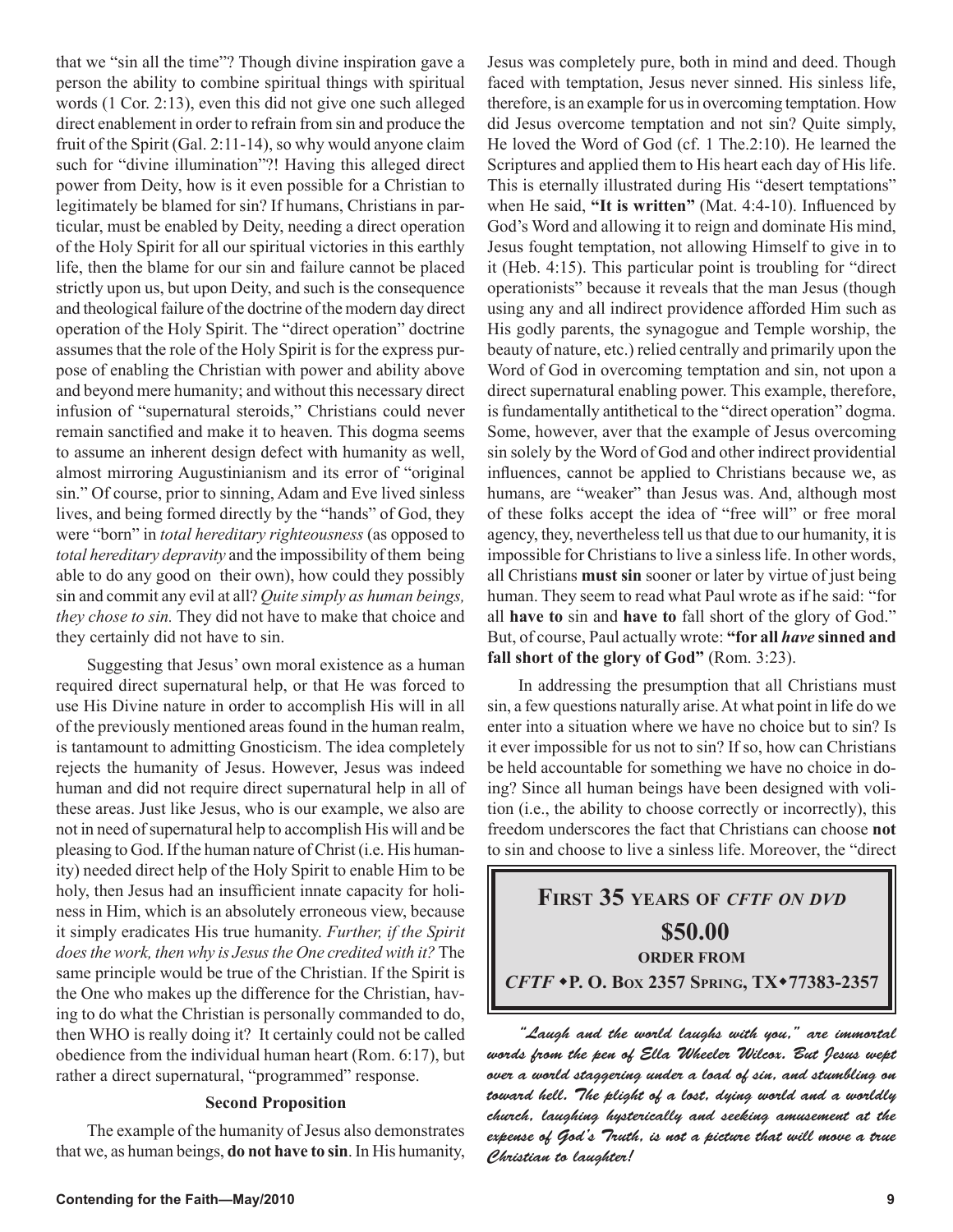operation" dogma and the position of humans having to sin by virtue of our humanity is shown biblically to be false. The apostle Paul writes:

**There hath no temptation taken you but such as is common to man: but God is faithful, who will not suffer you to be tempted above that ye are able; but will with the temptation also make a way to escape, that ye may be able to bear it** (1 Cor. 10:13).

 The fact we are promised a way of escape from temptation means we can choose the "way of escape" from sinning. Yet, some admit they do not know if or when they receive their alleged "illumination" and fail to see that there would therefore be no way in which their human spirit would be able to resist a Spirit-upon-spirit (alleged) "strengthening" or enlightenment should they desire to go against it.

 Being vulnerable to sin (as all Christians are) and **having** to sin are two vastly different theological concepts, and the humanity of Jesus bears this out. We are as human as Jesus was, and sharing in the same humanity with Him means we are on the same level with Him – His humanity and ours are parallel. His humanity and our humanity are either the same in every aspect or it is not (which must be proved), and if His humanity is not parallel with ours, then it cannot be said He was completely human. Jesus was not made a "programmed" robot and neither are we. As Paul says, **"What shall we say then? Shall we continue in sin that grace may abound? God forbid. How shall we, that are dead to sin, live any longer therein?"** (Rom. 6:1-2).

 Jesus, certainly, had to fight temptation and remain sinless as a human being. To deny this point is to deny and reject the humanity of Jesus and place Him on some level above mankind much like the Gnostics did. However, since Jesus was as human as we, and we are as human as He, it stands to reason that human beings do not receive direct, immediate help outside of ourselves upon our own personal volition. For instance, Scripture records that when the Lord dealt with those who wished to **"accuse him"** regarding the man with a withered hand (Mark 3:1-4), **"when he had looked round about on them with anger, being grieved at their hardness of heart"** (Mark 3:5) the Savior healed him. How is it that the Christ refrained from violating the principle of **"be ye angry and sin not: let not the sun go down upon thy wrath"** (Eph. 4:26) ? Was it because another entity, the Holy Spirit, stepped in to directly augment His human weakness in order to keep Him from going over the line? If so, couldn't anyone remain sinless (Heb. 4:15) under such circumstances? No, like Jesus, we do not receive such direct supernatural help from the Holy Spirit in order to maintain our moral purity (which includes overcoming temptation, producing the fruit of the Spirit, and comprehending Scripture). Rather, humans as believers or unbelievers maintain moral purity today from their innate ability and willpower as it relates to the will of God as revealed by Him to us.

Insofar as one is going to argue that Jesus maintained moral purity because His moral qualities and virtues were "directly infused" supernaturally, then one denies His Humanity and thus denigrates His remarkable personal accomplishment (Heb. 1:3,8-9; Phi. 2:8-11). Similarly, if one argues that we must have moral qualities and virtues "infused" directly by the Holy Spirit, then even our own humanity is just that much also denied, which is not only false but absurd in regard to individual human accountability. Again from Romans chapter six, Paul writes:

**Likewise reckon ye also yourselves to be dead indeed unto sin, but alive unto God through Jesus Christ our Lord. Let not sin therefore reign in your mortal body, that ye should obey it in the lusts thereof. Neither yield ye your members as instruments of unrighteousness unto sin: but yield yourselves unto God, as those that are alive from the dead, and your members as instruments of righteousness unto God. For sin shall not have dominion over you: for ye are not under the law, but under grace. What then? shall we sin, because we are not under the law (of Moses DP), but under grace? God forbid. Know ye not, that to whom ye yield yourselves servants to obey, his servants ye are to whom ye obey; whether of sin unto death, or of obedience unto righteousness? But God be thanked, that ye were the servants of sin, but ye have obeyed from the heart that form of doctrine which was delivered you** (Rom. 6:11-17).

 According to Paul the Christians at Rome were themselves responsible for accomplishing the above, especially in their dying to sin, not allowing sin to reign in their lives, (and above all) in their not yielding to temptation. Anything less could not be considered genuine, legitimate, accredited obedience **"from the heart."** However, we must take notice of the fact that these Christians were responsible for keeping themselves from sin and each Christian was individually charged with that duty. Their common humanity was addressed and

# **FREE CD AVAILABLE**

*Contending for the Faith* is making available a CD-ROM free of charge. *Why is this CD important? ANSWER*: It contains an abundance of evidentiary information pertaining to Dave Miller's doctrine and practice concerning the re-evaluation/reaffirmation of elders, MDR, and other relevant and important materials and documents directly or indirectly relating to the Brown Trail Church of Christ, Apologetics Press, Gospel Broadcasting Network, MSOP, and more.

To receive your free CD contact us at *Contending for the Faith*, P. O. Box 2357, Spring, TX 77383-2357, or email us at dpbcftf@gmail.com.

**If you desire to have a part in the distribution of this important CD you may make your financial contributions to the Spring Church of Christ, P. O. Box 39, Spring, TX 77383.**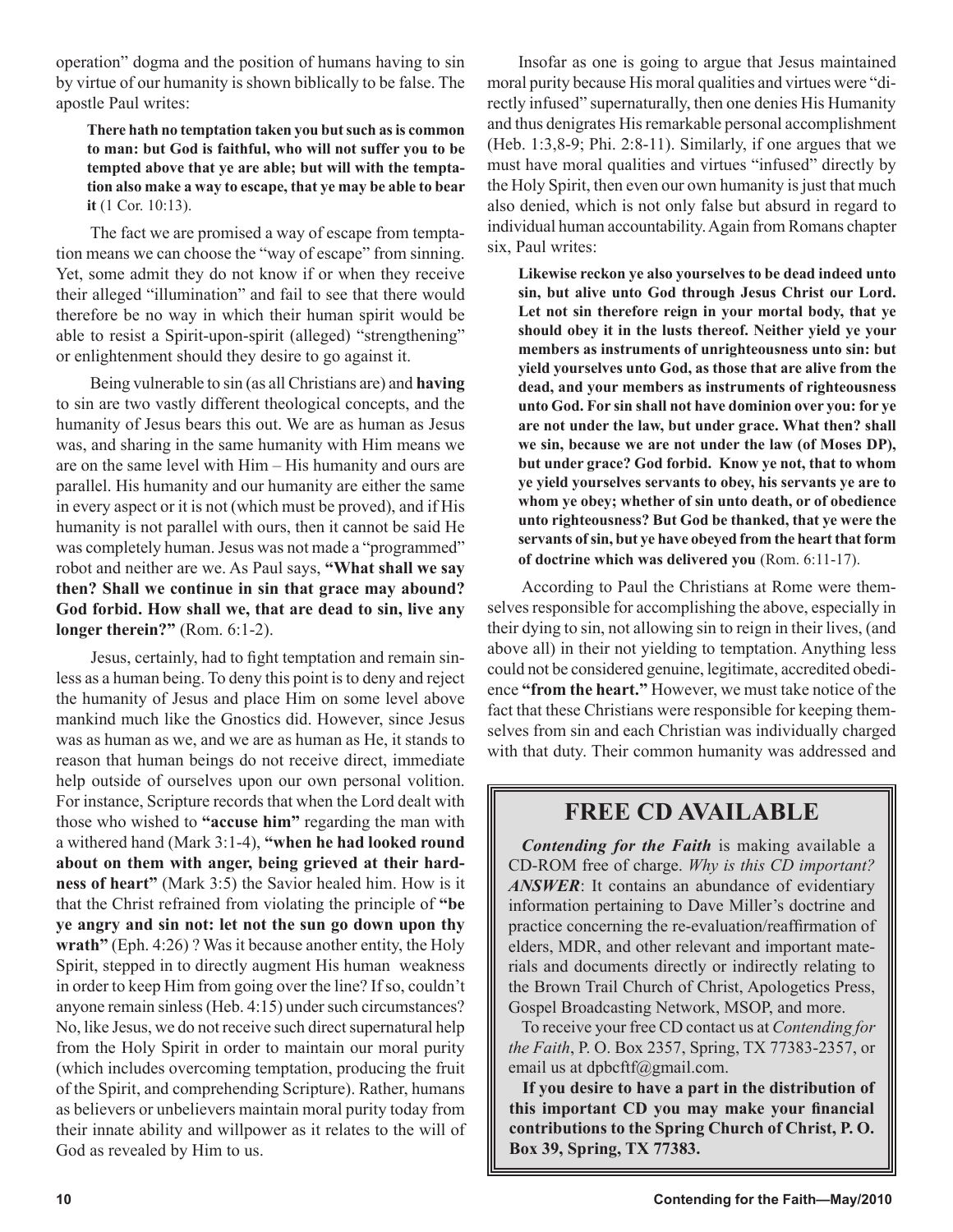Paul was appealing to their innate human ability in putting to death sin in their lives. Obviously, these finite human beings had the capability of carrying out Paul's directives themselves, otherwise why ask them to do something they were incapable of performing? It is just here I am reminded of Calvinism, which teaches that "fallen" humanity is incapable of responding to the gospel message until and unless they are "zapped" directly (i.e. "divinely illuminated") by the Holy Spirit. Once "zapped," hearts are opened and understanding is directly supplied to them so they can respond (But, if humanity is too wicked to understand the message without a direct operation, then why did Jesus even attempt to teach the people?). Who is actually responding here? It is Deity (on behalf of the human being) responding to Deity—this makes about as much sense as Christians (or non-Christians) having to receive direct supernatural help to become more spiritual and remain sanctified. In the final analysis, if I am personally charged with having to produce obedience, but Deity **must** step in and do that which I am required to accomplish, then this simply amounts to nothing more than "Substitution or Proxy Obedience" (sometimes termed "Replacement Theology"), whereby the will of another is substituted in place of my own.

In light of this "direct operation" doctrine it is incredible to think as some claim that a non-Christian must solely use his own reasoning skills and intellectual ability in understanding the gospel in order to "get in" (i.e., remission of sins), but once the individual crosses the threshold of conversion he or she **must** be enabled with direct supernatural help, infused with Divine power (i.e., "supernatural steroids") in order to "stay in" (sanctified). In other words, the individual is "on his or her own" to think things through and make sense of Scripture PRIOR to conversion, but once the line is crossed following baptism, the individual can no longer think well enough for himself in order to abide in the Word of Christ, but must have a direct operation of the Holy Spirit, having his mind infused with raw supernatural power, reasoning ability, and even intelligence. This can easily be called the "Christian Enhanced–Willpower Theology." The lowly non-Christian is not similarly aided, as is the "supercharged" Christian, in his attempt to study and learn the meaning of any Bible passage, including Acts 2:38, Mark 16:16, or John 3:16. Instead, they must use and rely solely upon their natural intellectual powers—their unaugmented and unenhanced humanity, which creates two hermeneutical procedures in interpreting the text — one for the sinner and one for the saint.

# **"Precision Obedience"**

Related to the above is the concept of "precision obedience" or doing what God has commanded in **exactly** the way He commanded it. Some brethren—actually despise the idea of having an exacting hermeneutic that we must be precise in our obedience to God. This liberal mindset has produced such heretical doctrines as the "core gospel," the "Man and not the plan," "Christocentrism," etc., ad nauseum. The question then becomes, what does genuine obedience mean if it does not inherently imply accuracy? Obedience without accuracy is like holding target practice without having to take aim, and advocating "almost obedience" still falls short of obedience. This would be silly if it was not so serious considering the ramifications involved with such an antinomian movement attempting to circumvent the methodology of precision hermeneutics. This current movement simply seems to despise conformity to Biblical patterns, basically rejecting them outright.

However, the example of our Lord should forever settle the matter in regard to "precision obedience." Let us take the version of the Bible most exalted by liberals (those who by their doctrines loose men from what God has bound on them) and notice what it reveals about "precision obedience." In the upper room discourse the NIV translators translate what Jesus told the apostles accordingly—**"but the world must learn that I love the Father and that I do exactly what my Father has commanded me"** (John 14:31). Notice that the NIV renders Jesus did **exactly** what the Father commanded Him, and did so as a human being. If the humanity of Jesus can produce exactness, and if Jesus is our human example, can we do no less? The point is this—Jesus is, indeed, our example and we can follow Him in doing *exactly* what God's word instructs. In another passage, the beloved apostle John also advocates the idea of exact obedience in obeying the Word when he says:

**I have written unto you, fathers, because ye have known him that is from the beginning. I have written unto you, young men, because ye are strong, and the word of God abideth in you, and ye have overcome the wicked one** (1 John 2:14).

This passage demonstrates that a Christian overcomes the devil, temptation, and sin, by continuing to abide in the Word of God. John is simply repeating the principle set out by Jesus which he recorded in his gospel account: **"If ye continue in my word, then are ye my disciples indeed; And ye shall know the truth, and the truth shall make you free** (John 8:31-32). The Christian is Christ's disciple when He abides in the Word of Christ and by knowing the Truth of His Word is set free from sin and the grip of the devil. A Christian is made strong and defeats the "wicked one" when he allows the Word of God to abide in his heart. By allowing the Word of God to rule and reign and have dominion in the heart, we

HELP CFTF GROW! —Sign up at least five new subscribers in 2010 Send subscriptions to: P.O. Box 2357–Spring, Texas 77383–2357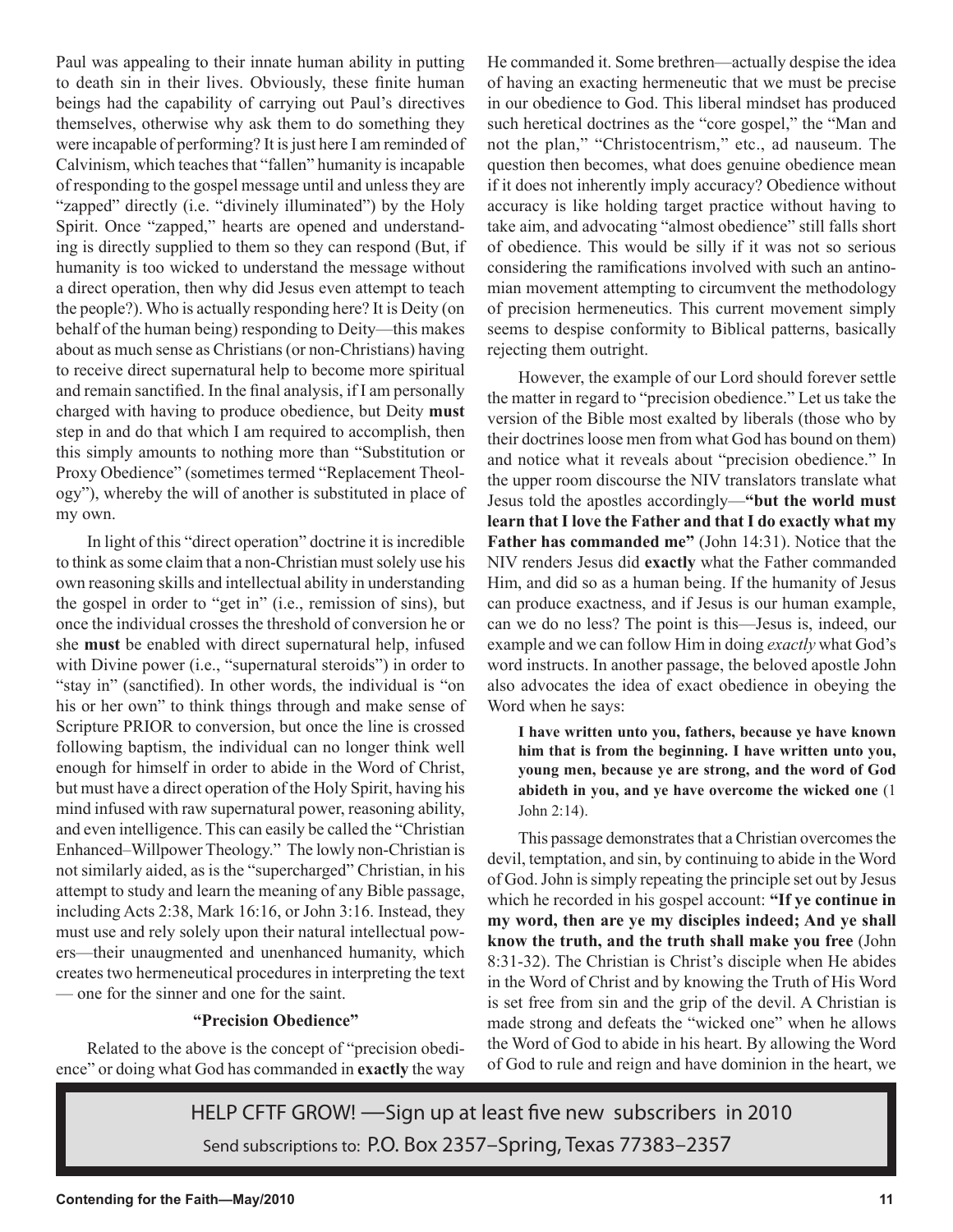will defeat the devil and be assured of heaven. However, for one to allow the Word of God to rule their heart, one must *accurately* obey the Lord.

John again writes: **"He that saith he abideth in him ought himself also so to walk, even as he walked."** The very same word the NIV translates as "exactly" in John 14:31, is also used here. The original idea of *kathos* is that of "according as" in view of its combination from *kata* and *hos*. The latter term means "so, thus," while *kata* is used to strengthen the force of *hos*. The full idea of the word can be rendered "exactly, precisely, in this manner, according to this fashion, or in this way" The use of "exactly" and/or "precisely" in the passage captures the emphatic force of the adverb. It stresses manner and also, by implication, the degree of compliance or coordination. *Therefore, "precision obedience" is definitely enjoined by its use here just as Jesus Himself was obedient.*

 Liberals in the Lord's church often scoff at the principle of "precision obedience." The very thought of having to conform to the Word of God in any kind of exacting measure seems to make them uneasy. In their objection to precisely handling God's Word, they typically ask: "Is precision obedience necessary for salvation"? The simple answer is yes. For instance, the word "baptism" means "immersion," and since this is true, is it possible for one to be "sprinkled" and it be accurately (Scripturally) called baptism? Obviously, "sprinkling" is not immersion and, therefore, the answer is "no." In this basic example, one needs to be precise when speaking of "baptism" and the forgiveness of sins. Along the same line, can a person be saved who was immersed into Moses? Would it matter? To ask is but to answer. Aside from the beliefs of James A. Warren and Jimmy Allen, would it matter if one was baptized for (*eis*) the purpose of becoming a prophet, or to work miracles, or simply for ice cream? If one has merely obeyed the command to be baptized, does it matter what PURPOSE one is baptized for? For most rational people the answer would be "yes." It is passing strange that some among us would contend strongly for the right candidate and mode, but be lax concerning the known reason for baptism!

However, since our liberal brethren are wont to circumvent any form of hermeneutical precision and categorical Scriptural conformity, the burning question now becomes: *Does anyone have to be precise about the liberal justification of imprecise hermeneutics due to the imperfections of mankind in order to go to heaven?* If the answer is "yes" then our liberal brethren have violated their own rule of thumb, since we now must be **exactly** right ("precise") as to their (false) view on the matter. However, if the answer is "no," then these same "imperfectionist wannabes" will have given up their position altogether. Either way their argument implodes. In other words, their view implies that no one need pay any attention to their inherently contradictory interpretive position.

# **The All-Sufficient Scriptures**

The Holy Spirit, Himself, tells us that the Scriptures make

us complete and thoroughly equipped. They are all-sufficient, **"for doctrine, for reproof, for correction, for instruction in righteousness"** (2 Tim. 3:16-17), that is absolutely comprehensive in scope. The Bible meets our every need. The Word of His grace strengthens us (Acts 20:32) and the Scriptures comfort us (Rom.15:4). In a good and honest heart, the Word of God (i.e., the seed, the Gospel—Luke 8:11; Rom. 1:16) produces fruit (i.e., fruit of the Spirit—(Luke 8:15). The Holy Spirit, through Scripture, reveals Christ to mankind. Along with other indirect Providential actions operating in the world, it is specifically Scripture that makes us complete in procuring and maintaining salvation. It is not the Bible and something directly affecting our personal will, either in motivation or in action. It is not Scripture plus direct illuminations, revelations, messages, promptings, prodding, and signs from God. This false, denominational concept circumvents the Scriptures—the very source which the Holy Spirit says makes us complete.

Psalm 19 is a miniature of Psalm 119. In the first six verses God reveals Himself in nature (i.e., General Revelation), but in verses seven through fourteen God reveals Himself through Scripture (i.e., Special Revelation), and it is in this particular passage where the all-sufficiency of Scripture is underscored. The God-breathed Word is called several names and is synonymous with: the law of the Lord, the testimony of the Lord, the statutes of the Lord, the commandment of the Lord, the fear of the Lord, and the judgments, or ordinances of the Lord. From this passage, there are at least ten things the Word of God can do for the individual: 1. It is complete in converting the soul (v. 7); 2. It makes the simple, wise (v. 7); 3. It causes the heart to rejoice (v.8); 4. It enlightens the eyes (v. 8); 5. It causes one to fear and respect (v. 9); 6. It offers completeness (9); 7. It warns or protects (v. 11); 8. It offers great reward  $(v. 11)$ ; 9. It purifies the heart  $(v. 2)$ ; 10 and, it restrains one from sin and apostasy (v. 13).

The Scriptures are so comprehensive that when internalized and followed by one's Self they transform one's life. It gives life to the inner man—the mind. It is sufficient for conversion, for transformation, for restoration, for spiritual birth and spiritual growth. The Word can mold a soul into precisely what God desires. Coupled with one's own personal belief and volition, the Word of God can take the naive, undiscerning, uninformed, and ignorant and give them wisdom to live a godly life. It is the only source for all that is finally necessary applying God's will to our lives in either becoming or remaining a faithful Christian.

The Bible is the place where we can go to find joy, relief, and happiness. Jeremiah, in the midst of tremendous stress and rejection, gave great testimony to the joy that comes through the Word of God by saying, **"Thy words were found and I did eat them and Thy word was in me the joy and rejoicing of my heart"** (Jer. 15:16). John writes, **"These things are written that your joy might be full"** (1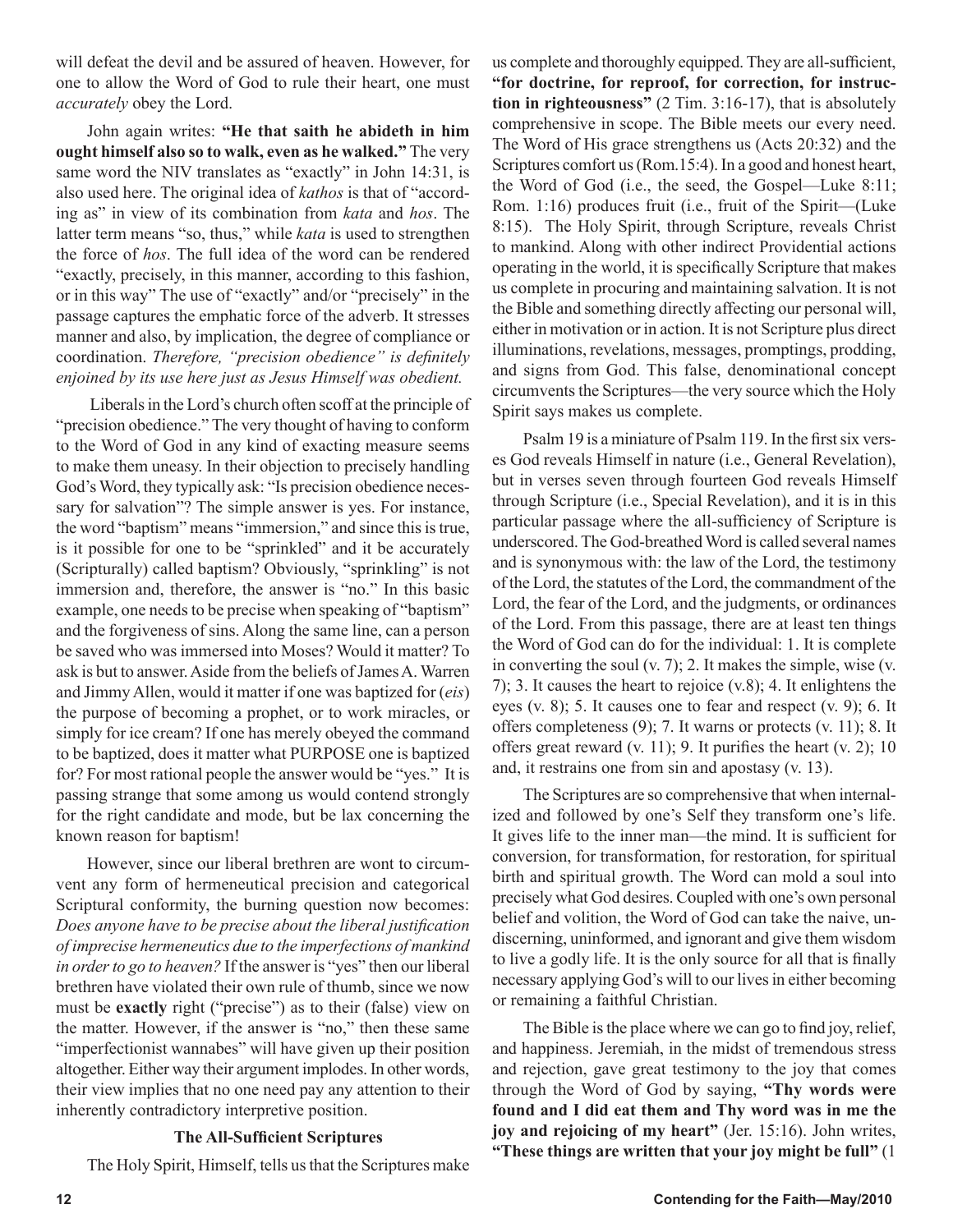John 1:4). God gives testimony to the fact that His Word is the source and definition of joy. Even in our attempts to further understand "love" (agape), which we are commanded to have and express, we soon realize that even this kind of love is a result of one's submission to the Word of God. John writes:

**By this we know that we love the children of God, when we love God, and keep his commandments. For this is the love of God, that we keep his commandments: and his commandments are not grievous** (1 John 5:2-3).

#### Elsewhere we read,

**And hereby we do know that we know him, if we keep his commandments. He that saith, I know him, and keepeth not his commandments, is a liar, and the truth is not in him. But whoso keepeth his word, in him verily is the love of God perfected: hereby know we that we are in him"** (1 John 2:3-5).

This kind of love is present as we keep the commandments of the Word of God. The process begins when the human mind processes and accepts the message of the Word, and, based upon this information, elicits the rational and appropriate response (the height and depth) of love (agape). The human mind wills to express love (Mat. 22.37) but ultimately humanity's required and complete love is the consequence of the Word of God. In fact, as a consequence, love actually submits to the authority of the Word of God.

In his letter to the Corinthians, Paul said that the Spirit revealed the teaching of God to them. Paul described it this way, **"These things we also speak, not in words which man's wisdom teaches but which the Holy Spirit teaches, comparing spiritual things with spiritual"** (1 Cor. 2:13). The wisdom of God did not originate from human sources. Rather, it came from God through the Holy Spirit. The Spirit inspired Paul (and others) to reveal the mind of God to the church at Corinth. God's revelation of His will was written by Paul (in Scripture), and provided to the Corinthians. This body of wisdom, as found in Scripture, is so comprehensive, effective, and complete, that we can judge, appraise, and evaluate **all** things (2:15) that truly matter. We can comprehend every essential spiritual thing based upon the knowledge of the word of God.

Paul concludes the matter saying, **"For who has known the mind of the LORD that he may instruct Him? But we have the mind of Christ"** (2:16). Did you catch that? Do you understand the implications of what Paul is saying? **Paul says we have the "mind of Christ**." What an amazing thought!. In fact, it is exhilarating because there are no insufficiencies with the mind of Christ, no limitations, and no weaknesses. There is nothing superior to the mind of Christ. The mind of Christ is complete and Paul says we have it. The inspired apostle made known the mind of Christ by revelation and we have the mind of Christ in Scripture. We have the mind of Christ when we abide in His Word, having it written in our own minds (John 8:32; cf. Heb. 8:10). There is nothing more complete than having the mind of Christ and knowing that Scripture makes us spiritually complete (2 Tim. 3:17). Do we need anything else in addition to this? Those suggesting that Christians need something in addition to Scripture, like a direct operation of the Spirit and/or an infusion of immediate supernatural power into our minds, are implying that the blessing of having the mind of Christ is not enough (i.e., insufficient). The implication is that the mind of Christ is incomplete and not nearly enough (especially for the elite liberals among us!). Evidently, it's not enough for them to reject the Word of God, the very power that offers salvation and all its attendant blessings (2 Tim. 3:16-17; Rom. 1:16-17; Jam. 1:21; 1 Pet.1:22-25; Luke 8:11, 15; etc.), they are now implicitly rejecting the mind of Christ as well.

Of course, many liberals and/or "direct operationists" do, indeed, despise the fact that the Scriptures make Christians "complete and thoroughly equipped." They argue that Paul had in mind in 2 Tim. 3:16-17 the Old Testament Scriptures ONLY. However, like Martin Luther, they are guilty of adding this word "only." Paul uses the phrase **"Sacred Writings"** (2 Tim. 3:15), and in the next verse he uses the phrase **"All Scripture."** Therefore, Scripture and Sacred writings are the same thing, and things equal to the same are equal to each other. These "Sacred Writings" or "Scripture" must include both Old and New Testaments. To underscore this fact, Peter declares all of Paul's writings to be **"Scripture"** (2 Pet. 3:15-16), and this would include First Timothy. Furthermore, Scripture is the final basis by which we determine spiritual Truth because it is **"profitable for teaching, for reproof, for correction, for training in righteousness; that the man of God may be complete, thoroughly equipped for every good work"** (2 Tim. 3:16-17, NKJ). Peter says God has provided us with **"all things that pertain to life and godliness"** (2 Pet. 1:3). Therefore, everything pertaining to our spiritual life is provided for us through Scripture, though there certainly are (as mentioned earlier) other indirect influences that can be involved in the total picture of human circumstances. Again, while General or Natural Revelation is involved, the Special Revelation of the Scriptures make us complete. The word "complete" translates the Greek word *artios* meaning "perfect, complete, adequate, or fitted." The phrase "thoroughly equipped" translates the Greek word *exartizó* meaning "to finish out, equip fully, to be thoroughly equipped, and to be accomplished." Paul describes the **"man of God"** (human being) as being made "complete" (literally "fitted out") or "thoroughly equipped" or "furnished." It carries the idea of finality, absoluteness, and totality. By repeating the use of the same root word, Paul is emphasizing that the "man of God" is literally "fitted" and "fitted out." In modern parlance we might say that a person is made "completely, complete," and if one is made complete, and thoroughly so, then there is absolutely nothing to add that will make this person "more" complete. Too, Paul is saying that the Scriptures (the Word of God) are the cause of why the **"man of God"** is made **"complete, thor-**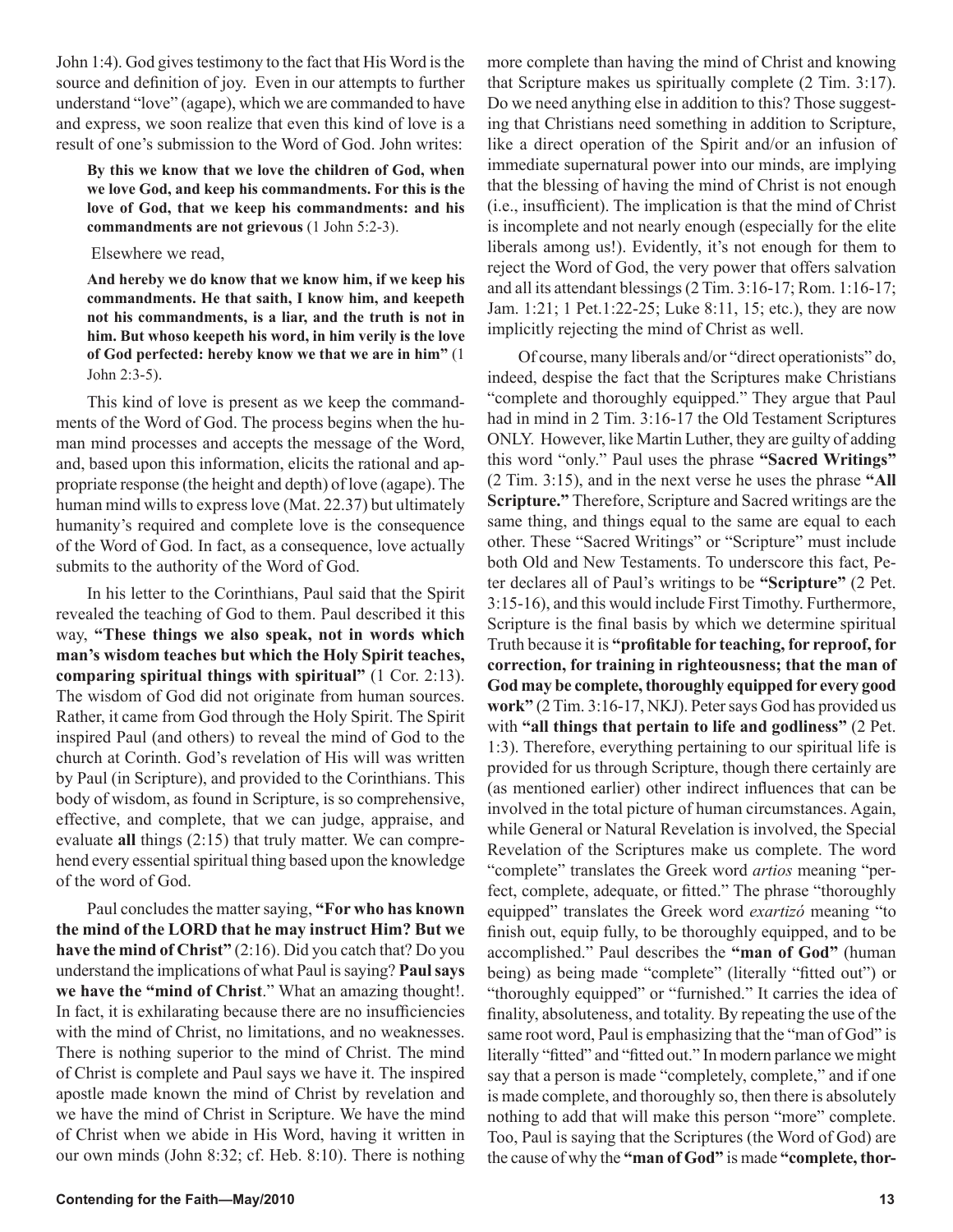**oughly equipped."** In the context, the Holy Spirit, Himself, teaches us what the work of the Word of God truly is: to make mankind complete and furnished completely. The Scriptures accomplish this when coupled with private volition, not a direct operation of the Holy Spirit upon one's heart.

Paul makes a similar case in 2 Corinthians 3:5: **"Not that we are sufficient of ourselves to think of anything as being from ourselves, but our sufficiency is from God."** Our sufficiency is not from human wisdom. **Our sufficiency** is not merely from human resources. Our sufficiency is from God. Just what does **"our sufficiency"** mean? It means that the capability of living life in God's Word, in order to please Him, is from God. How do we get this sufficiency from God? Our Lord has provided us a resource to turn and refer to, and that resource is of a Divine nature. This is the point Paul makes in the context of 2 Corinthians 3. In this chapter, Paul is contrasting the Old Covenant and the New Covenant. In verse six he calls the Old Testament **"the letter,"** which **"kills,"** and contrasts that with the New Testament which he calls **"the Spirit,"** that **"gives life."** He calls the Old Testament **"the ministry of death, written and engraved on stones"** (v.7), and the New Testament **"the ministry of the Spirit"** (v.8). Again, he calls the Old Testament **"the ministry of condemnation"** and the New Testament **"the ministry of righteousness"** (V.9). The context continues into chapter four. Paul now calls the New Covenant **"this ministry"** (4:1), **"the word of God"** and "the truth" (4:2). Ultimately, Paul defines the New Covenant as **"our gospel"** (4:3) or simply **"the gospel"** (4:4). Therefore, what does this entire context mean? Just this! Paul says **"our sufficiency"** is from God, and then explains that *our sufficiency comes only through the New Covenant, the gospel of Jesus Christ—the word of God.*

Again, Paul writes: **"Above all taking the shield of faith with which you will be able to quench ALL the fiery darts of the wicked one"** (Eph. 6:16, DP). Paul also tells us that our faith comes from the Word of God (Rom.10:17). Therefore, our faith, produced by the Word of God, quenches **all** the fiery darts from Satan. "All means All," and there is, therefore, no "fiery dart" from Satan that the Word of God does not have the ability to **"quench"** since our faith derives from the Word of God. There are no "leftover" darts requiring a direct supernatural "extinguisher" to quench. The Word of God, producing our faith, defeats anything and everything Satan hurls at us, and this makes the (alleged) need for a direct operation of the Holy Spirit redundant and useless.

## **Conclusion**

In the long ago, the Spirit through Isaiah proclaimed: **"To the law and to the testimony"** (Isa. 8:20). These words ought to be the marching orders for every faithful child of God today. God's people are encouraged to go to the Scriptures to satisfy their minds, rather than relying upon the mystical false doctrines of men, including the wishful thinking of a direct illumination by the Holy Spirit. The "direct operationists" among us today are actually guilty of rejecting the comprehensive nature and work of Scripture by relegating the powerful work of God's Word to minority status. God Almighty elevated His Word to lofty heights and so must we. The Psalmist wrote: **"I will worship toward thy holy temple, and praise thy name for thy lovingkindness and for thy truth: for thou hast magnified thy word above all thy name"** (Psa. 138:2). God raised His Word to such a high status because, just as God cannot be fully known apart from His Word, all spiritual Truth cannot be known apart from His Word.

A remarkable thought to meditate on is that Scripture uses the terms "God" and "Scripture" interchangeably. Consider Paul's words in Galatians: **"And the scripture, foreseeing that God would justify the heathen through faith, preached before the gospel unto Abraham, saying, In thee shall all nations be blessed"** (Gal. 3:8). The Scripture says **"all nations be blessed."** However, in the book of Genesis we learn that it was God who said those Words (Gen. 12:2). In the context, God is equated with Scripture. The power of God and the power of His Word cannot be separated.

In our humanity, **"we are more than conquerors"** and our victories over our adversary, temptation, and sin, are won by wholly and personally committing ourselves (Luke 10:27; Rom. 12:1-2) to obeying the Lord's Will, **exactly**, as we abide in doctrine of Christ – the Word of God. It is because of our shared humanity that we can truly say that whatever is true of Jesus regarding His humanity is true of us. God is no respecter of persons (Acts 10:34).

> **—153 Tumblebrook Drive Vernon, CT 06066**

### **Gift Subscriptions**

**Do you know of an individual or a church that needs to be made aware of the false doctrines and teachers that are troubling the Lord's church today? If you do, why not give them a subscription to** *CFTF***?**

## **SUBSCRIPTION PLANS**

**Single subs., One Year, \$14.00; Two Years, \$24.00; Five One-Year Subs., \$58.00. Whole Congregation Rate: Any congregation entering each family of its entire membership with single copies being mailed directly to each home receives a \$3.00 discount off the Single Sub. Rate, i.e., such whole congregation subs. are payable in advance at the rate of \$11.00 per year per family address. Foreign Rate: One Year \$30.00.**

| <b>MAIL SUBSCRIPTIONS TO:</b><br>P.O. BOX 2357<br><b>SPRING, TEXAS 77383-2357</b> |  |
|-----------------------------------------------------------------------------------|--|
|                                                                                   |  |
| 1 Yr. 2 Yrs.                                                                      |  |
| <b>NAME</b>                                                                       |  |
| ST.<br><b>ADDRESS</b><br><b>CITY</b>                                              |  |
| <b>ZIP</b>                                                                        |  |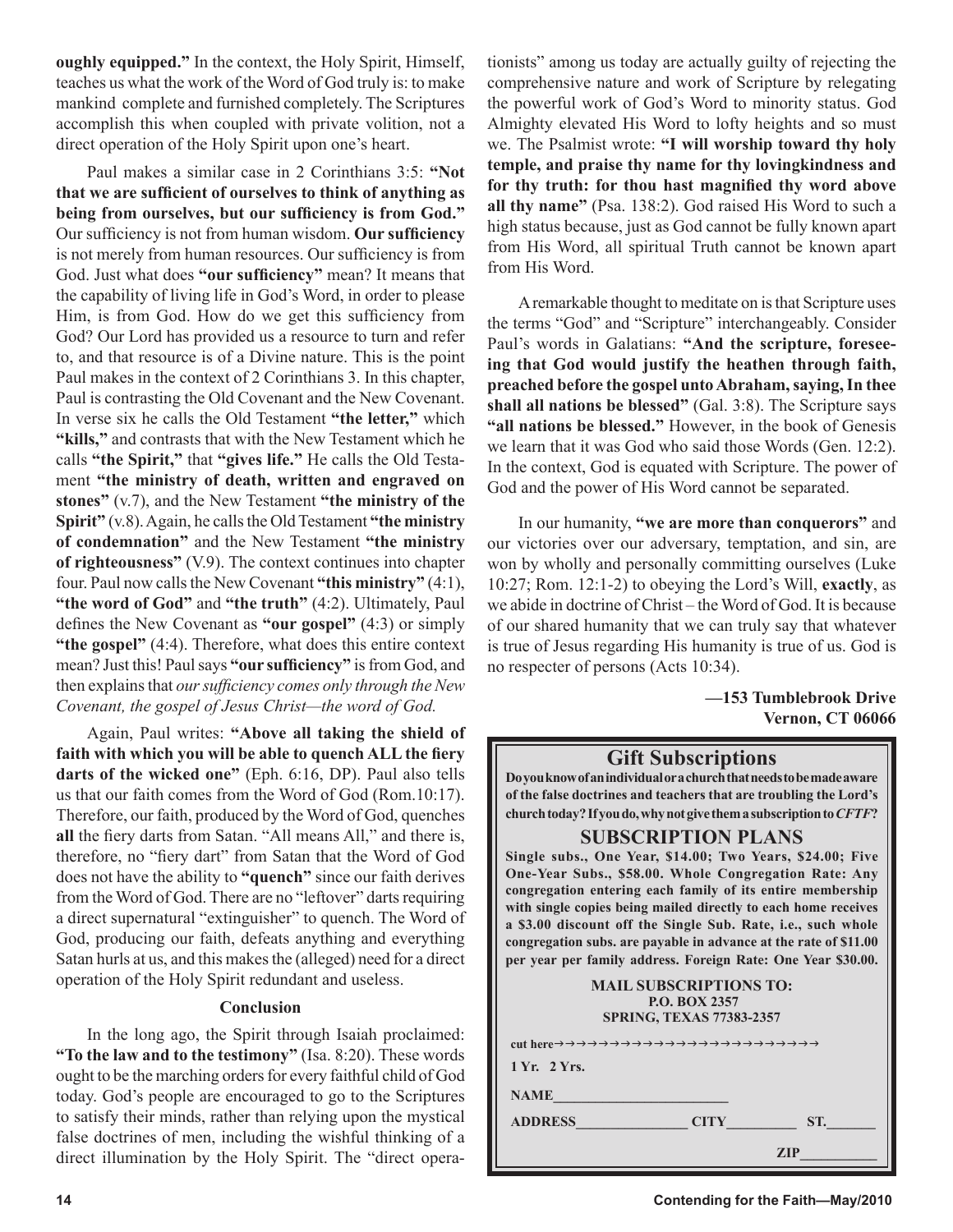#### *Back To The Bible* **35th Annual Bellview Lectures June 12 - 16, 2010 SATURDAY, JUNE 12 7:00 pm** Back To The Bible Tim Cozad<br>**7:45 pm** Back To Biblical Authority Daniel Denham **Back To Biblical Authority SUNDAY, JUNE 13 9:00 am Back To Biblical Music Michael Hatcher 10:00 am Back To Biblical Living John Rose**  *Lunch Break*  **2:00 pm Back To Biblical Preaching Danny Douglas 3:00 pm Back To The Bible View Of Communion Ken Chumbley**  *Dinner Break*  **7:00 pm Back To Biblical Grace Dub McClish 7:45 pm Back To Biblical Faith Charles Pogue MONDAY, JUNE 14 9:00 am Back To Biblical Prayer Lee Moses 10:00 am Back To Biblical Attitudes Danny Douglas 11:00 am Back To Biblical Speaking** *Lunch Break*  **1:30 pm Back To Biblical Warfare Lynn Parker 2:30 pm Back To The Biblical View Of The Holy Spirit Daniel Denham 3:30 pm Open Forum:**  *Dinner Break*  **7:00 pm Back To The Biblical View Of Immodesty John West 7:45 pm Back To Biblical Repentance TUESDAY, JUNE 15 9:00 am Back To Biblical Morality Dennis "Skip" Francis 10:00 am Back To Biblical Giving Wayne Blake 11:00 am Back To Biblical Respect** *Lunch Break*  **1:30 pm Back To Biblical Translation Charles Pogue**  2:30 pm Back To Biblical Fellowship Ken Chumbley **3:30 pm Open Forum:**  *Dinner Break*  **7:00 pm Back To The Biblical Organization Of The Church John West 7:45 pm Back To Biblical Confession Gene Hill WEDNESDAY, JUNE 16 9:00 am Back To Biblical Eschatology Dub McClish 10:00 am Back To The Biblical View Of God John Rose**  11:00 am Back To Biblical Homes Gene Hill *Lunch Break*  **1:30 pm Back To Biblical Peace Lee Moses 2:30 pm Back To Biblical Priorities David Brown 3:30 pm Open Forum:**  *Dinner Break*  **7:00 pm Back To The Biblical Work Of The Church Dennis "Skip" Francis 7:45 pm Back To Biblical Baptism**

# **Bellview Lectures Information**

# **Housing**

**The Ramada (7051 Pensacola Blvd; Pensacola, FL 32505) is providing a special rate for those attending the Bellview Lectures. The price (tax not included) is \$55—to 2 people per room. Their phone number is 850/476-9091.** *Tell them you are attending the Bellview Lectures when making your reservations.* **If you are planning on attending the lectureship you may want to make your motel reservations early.**

### **Meals**

**The women of the Bellview Church of Christ will provide a free lunch Monday – Wednesday. For all other meals, a list of restaurants will be available at the registration tables.**

## **Books**

**The lectureship book,** *Back To The Bible***, will be available for purchase. The price of the book has not yet been determined. The book will contain 15 chapters. This will be a soft-cover book that can be used for teaching purposes. Everyone will want to purchase a copy and perhaps additional copies for gifts.**

# **Books-on-CD**

**The Bellview lectureship books (1975-1976, 1978, 1988- 2005, 2007-2010) will be available on CD in Adobe PDF. The price of the CD has not yet been determined. The CD will also include the** *Defender* **(1970, 1972-2009),** *Beacon*  **(1972, 1974-2009), and other material.**

### **DVDs**

**All lectures will be recorded on DVDs. They may be purchased during the Bellview Lectures or by mail order afterwards. (We request the cooperation of all who attend the Bellview Lectures in keeping the pulpit area free of privately-owned recorders and microphones.) If you would like to make your own recordings, please see one of our sound technicians in the sound room.**

## **Transportation**

**If you will be flying to the Pensacola Regional Airport and will need transportation, please call or write our office. We will arrange to meet you, at no charge, if we know when, where, airline, flight number, and the number in your party.**